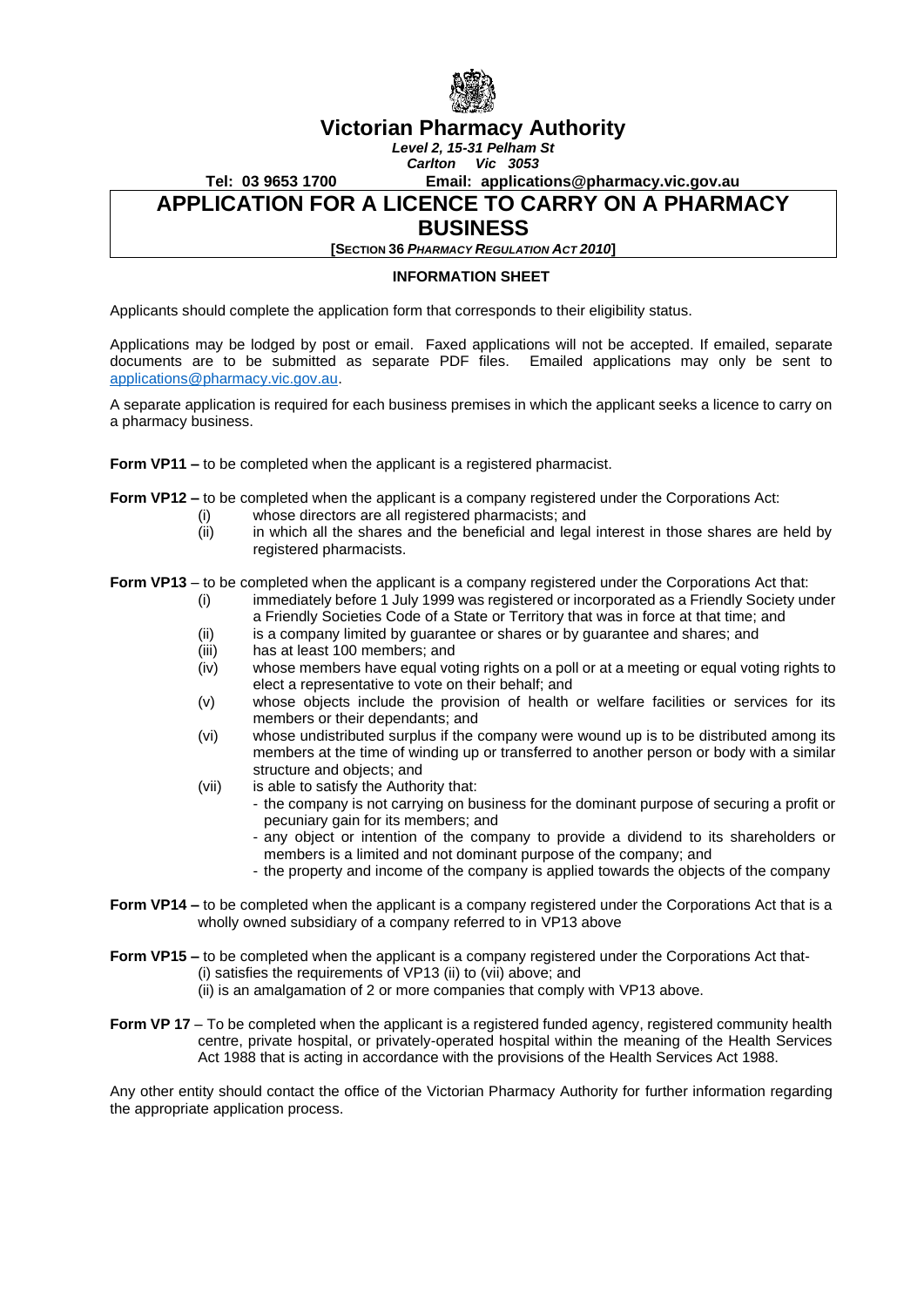

# **Victorian Pharmacy Authority**

*Level 2, 15-31 Pelham St Carlton Vic 3053*

**Tel: 03 9653 1700 Email: applications@pharmacy.vic.gov.au**

**Form VP11**

# **APPLICATION FOR A LICENCE TO CARRY ON A PHARMACY BUSINESS**

**[SECTION 36** *PHARMACY REGULATION ACT 2010 (THE ACT)***]**

To be completed when the applicant is a registered pharmacist (in the case of a partnership each partner is required to lodge a **separate** application).

#### **A statutory application fee is required with this application.**

*The application fee covers the assessment of the application including an inspection of the pharmacy. The fee does not cover the statutory annual licence fee.*

This document must be read in conjunction with all applicable codes of conduct and standards as prepared, or endorsed, by the Victorian Pharmacy Authority (the Authority). Applicants should also have regard to the Victorian Pharmacy Authority Guidelines (as updated from time to time) and familiarise themselves with the provisions of the Act before completing this form.

- **Section 1** is completed by the applicant.
- **Section 2** is completed by a natural person who is either a beneficiary or unit holder of a trust or the director or shareholder of a company that is a beneficiary of a trust associated with the pharmacy business.
- **Section 3** is completed by a director or office holder of each company that is a beneficiary of a trust associated with the pharmacy business.

#### *Under the Oaths and Affirmations Act 2018, it is an offence to make a statement in a statutory declaration that the person knows to be untrue. A person who commits that offence can be liable to a maximum penalty: 600 penalty units or imprisonment for 5 years or both.*

*Personal information on this form is collected for the primary purpose of administering the Act. Personal information will not be disclosed to any other person or agency unless you have given us permission, or we are required or authorised by law. For further information on collection and disclosure of personal information by the Authority, or how to request access or correction to your personal information, please refer to the Authority's Privacy Collection Notice and Privacy Policy*.

### **Section 1: (to be completed SEPARATELY by each natural person who is applying for a licence).**

### **APPLICANT AND PHARMACY DETAILS**

| <b>Applicant details:</b><br>1.1 |
|----------------------------------|
|----------------------------------|

| Title:<br>Name:                   |                                |
|-----------------------------------|--------------------------------|
| <b>AHPRA Registration Number:</b> | Date of Birth:                 |
| <b>Residential Address:</b>       |                                |
|                                   |                                |
|                                   | P/Code                         |
|                                   | Mobile<br>telephone<br>number: |
| Personal Email:                   |                                |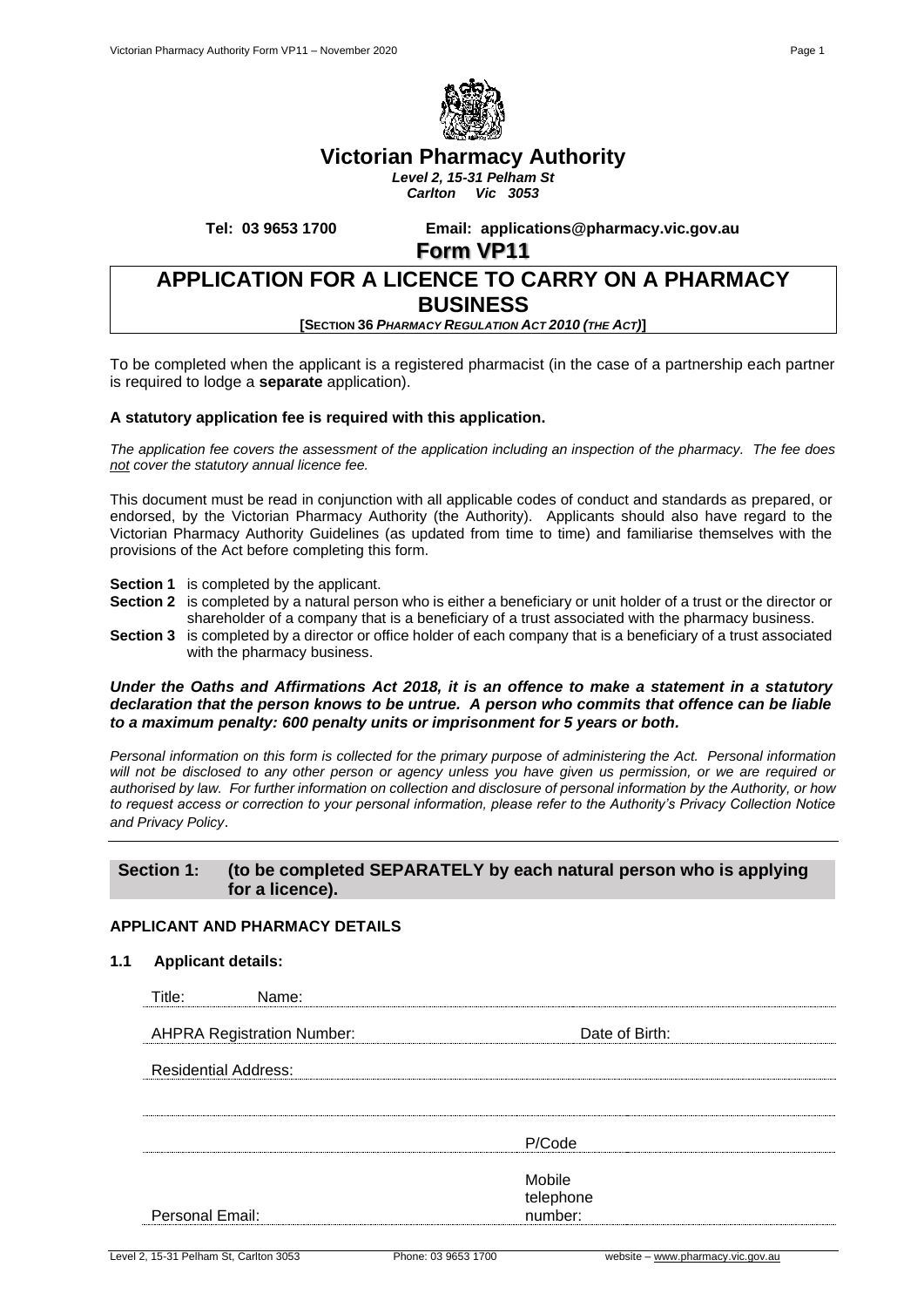### **State where you would like all CORRESPONDENCE in relation to this application to be sent.**

|     | Name:                                                                             |                                                                                                                                                                                                                                                                                                                                                                                                            |         |
|-----|-----------------------------------------------------------------------------------|------------------------------------------------------------------------------------------------------------------------------------------------------------------------------------------------------------------------------------------------------------------------------------------------------------------------------------------------------------------------------------------------------------|---------|
|     | Address:                                                                          |                                                                                                                                                                                                                                                                                                                                                                                                            |         |
|     | Phone/Mobile:                                                                     |                                                                                                                                                                                                                                                                                                                                                                                                            | P/Code: |
|     | Email:                                                                            |                                                                                                                                                                                                                                                                                                                                                                                                            |         |
| 1.2 | details.                                                                          | Attach certified documents providing 100 points of identification. Refer to Appendix 1 for                                                                                                                                                                                                                                                                                                                 |         |
| 1.3 | Indicate the reason for your application:                                         |                                                                                                                                                                                                                                                                                                                                                                                                            |         |
|     | You require approval to (Tick one):<br>П<br>$\Box$<br>$\vert \ \ \vert$<br>Other. | Establish a new pharmacy business, or<br>Relocate your existing pharmacy business to new premises, or<br>Purchase an existing pharmacy business, or<br>Purchase a partnership in an existing pharmacy business, or                                                                                                                                                                                         |         |
|     | If Other, specify:                                                                |                                                                                                                                                                                                                                                                                                                                                                                                            |         |
| 1.4 | on:                                                                               | Trading name and address of the premises at which the pharmacy business is to be carried                                                                                                                                                                                                                                                                                                                   |         |
|     | Trading Name:                                                                     |                                                                                                                                                                                                                                                                                                                                                                                                            |         |
|     | Address:                                                                          |                                                                                                                                                                                                                                                                                                                                                                                                            |         |
|     |                                                                                   | P/Code                                                                                                                                                                                                                                                                                                                                                                                                     |         |
|     | [www.pharmacy.vic.gov.au].                                                        | Important Note: The applicant must not establish or carry on a pharmacy business until the Authority<br>has registered the premises of the pharmacy business. If the Authority has not registered the<br>premises you may apply for registration by submitting a VP21 - Application for registration of<br>pharmacy premises. The application form may be obtained from the Authority's offices or website |         |
| 1.5 |                                                                                   | If relocating a pharmacy business from existing premises, state the address of the existing<br>premises at which the business is carried on.                                                                                                                                                                                                                                                               |         |

| Address: |                                                  |
|----------|--------------------------------------------------|
|          |                                                  |
|          |                                                  |
|          |                                                  |
|          | P/Code<br>,,,,,,,,,,,,,,,,,,,,,,,,,,,,,,,,,,,,,, |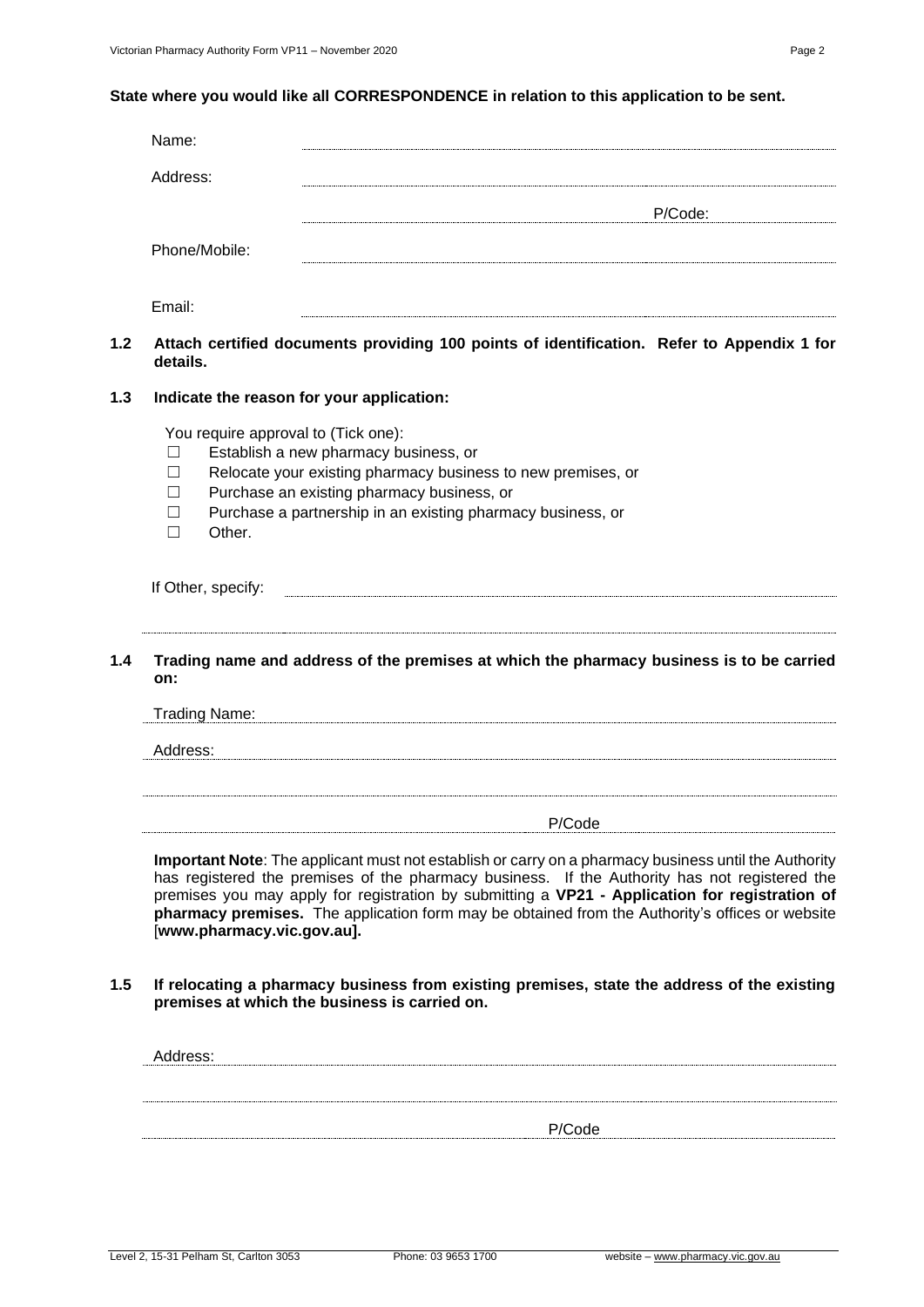### **1.6 If you are purchasing an existing pharmacy business, or a partnership in an existing pharmacy business, attach a copy of the sale agreement documentation.**

Type of document attached:

- ☐ Contract of Sale;
- ☐ Sale Agreement;
- ☐ Bill of Sale;
- ☐ Other.

| If Other, specify: |  |
|--------------------|--|
|                    |  |

**1.7 Do you own or have a proprietary interest in any other pharmacy business in Victoria?**  *('Proprietary interest' means a legal or beneficial interest and includes a proprietary interest as sole proprietor, partner, director, member, or shareholder of a company and as a trustee or beneficiary of a trust).* 

(Tick one) □ Yes  $\Box$  No (Go to Question 1.8)

#### **If "YES" list name and address of each such business:**

| (i)   | Name:    |        |
|-------|----------|--------|
|       |          |        |
|       | Address: |        |
|       |          | P/Code |
|       |          |        |
| (ii)  | Name:    |        |
|       | Address: |        |
|       |          | P/Code |
|       |          |        |
| (iii) | Name:    |        |
|       | Address: |        |
|       |          | P/Code |
| (iv)  | Name:    |        |
|       | Address: |        |
|       |          |        |
|       |          | P/Code |
| (v)   | Name:    |        |
|       | Address: |        |
|       |          |        |
|       |          | P/Code |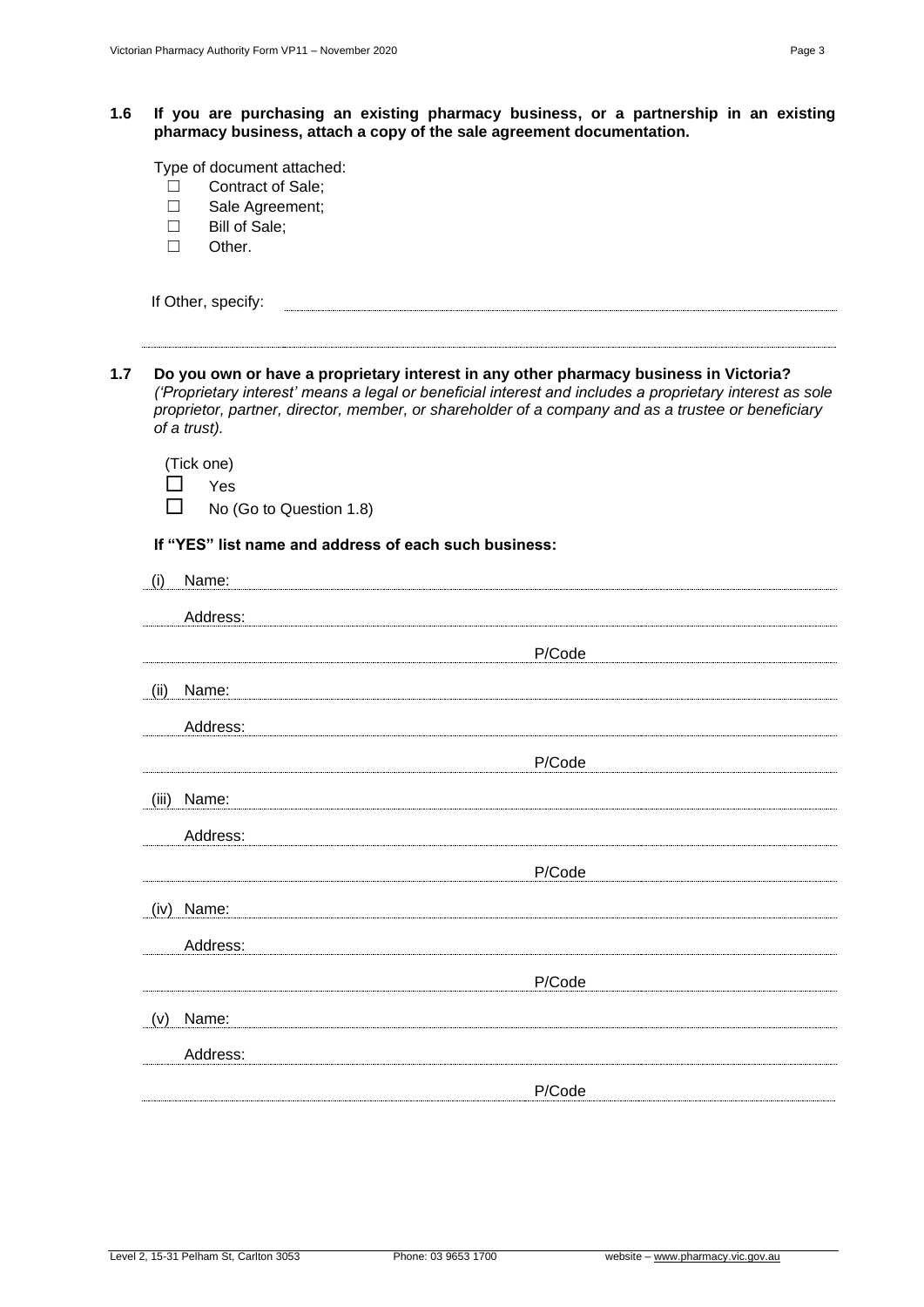#### **OWNERSHIP STRUCTURE**

**1.8 Indicate if you intend to carry on the pharmacy business as a sole proprietor or in partnership with other persons and/or registered companies? (A partnership is an association of 2 or more persons or companies who carry on a business and distribute profits or losses between themselves).**

### (Tick one)

Sole proprietor (Go to Question 1.10)

 $\Box$  In partnership

**If in partnership, list the names of the other partners:**

#### **1.9 Attach a copy of the Partnership Agreement and any Deed of Variation.**

Type of document(s) attached:

- ☐ Partnership Agreement;
- ☐ Deed of Variation to Partnership Agreement;
- ☐ Other.

If Other, specify: 

**If there is a partnership without a written Partnership Agreement provide full details:**

*(Attach a separate page if more space is required).*

Level 2, 15-31 Pelham St, Carlton 3053 Phone: 03 9653 1700 website – [www.pharmacy.vic.gov.au](http://www.pharmacy.vic.gov.au/)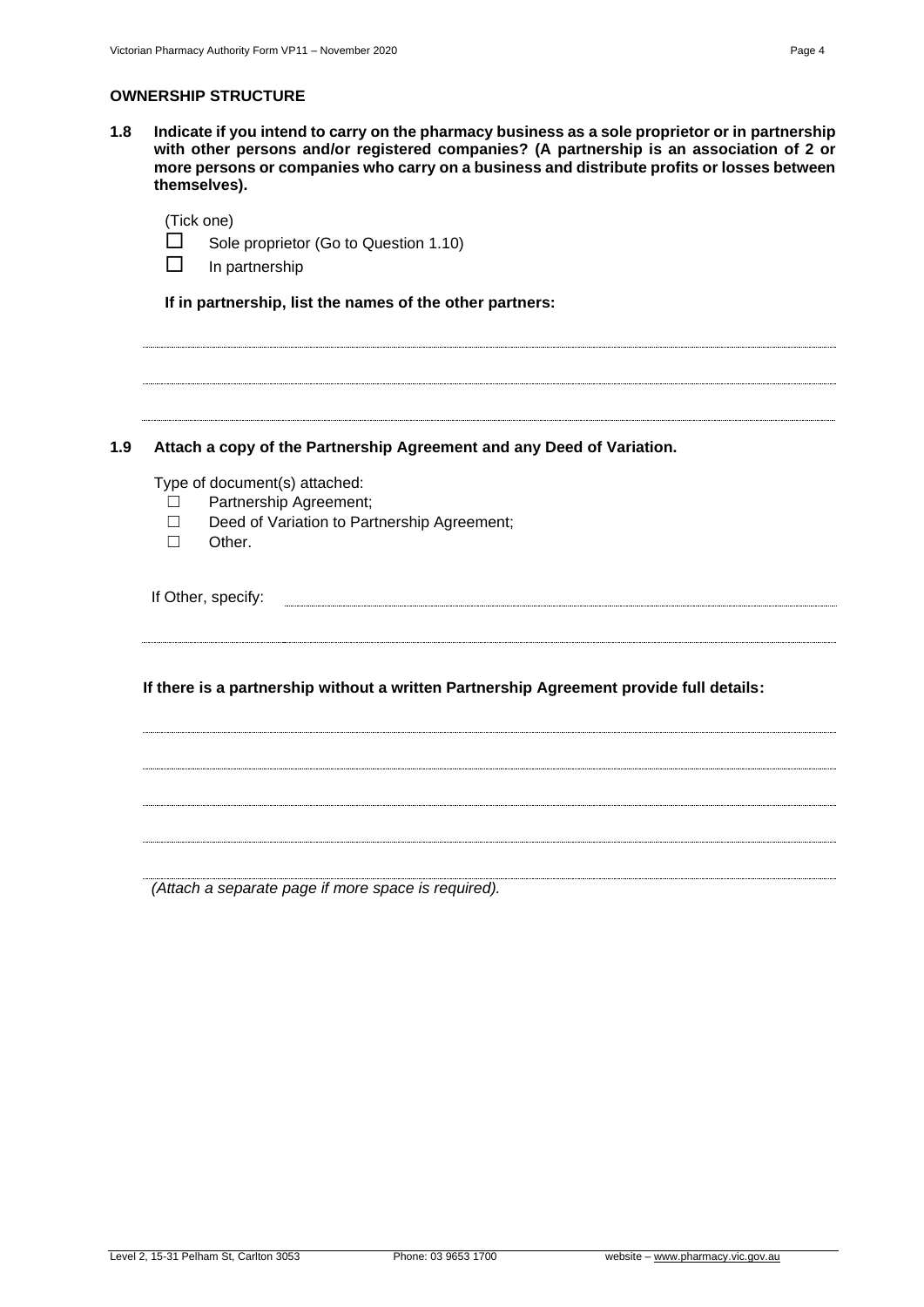**1.10 Will a Trust or Trusts operate in association with the applicant's ownership of the pharmacy business?**

| (Tick one)<br><b>Yes</b><br>No (Go to Question 1.11) |                                                                                   |
|------------------------------------------------------|-----------------------------------------------------------------------------------|
| If YES: I<br>and list for each Trust:                | Attach a copy of each Trust Deed, and any Deed(s) of Variation to the Trust Deed, |
| (i) The name of the Trust:                           |                                                                                   |
| (ii) The name of the Trustee:                        |                                                                                   |
| (iii)The name of each<br>beneficiary or unit holder: |                                                                                   |

*(Attach separate list if more space is required)*

**1.11 Will any person, registered company, or entity other than those listed in items 1.1, 1.8, 1.10 (ii) and 1.10 (iii) above have a proprietary interest in the pharmacy business?** ('Proprietary interest' means a legal or beneficial interest and includes a proprietary interest as a sole proprietor, as a partner, as a director, member, or shareholder of a company and as a trustee or beneficiary of a trust).

*When answering this question, applicants must consider any arrangement or understanding, whether formal or informal.*

*You must provide a copy of the document giving rise to the interest or, if not in printed form, information explaining the arrangement.*

(Tick one)

Yes

 $\Box$  No (Go to Question 1.13)

**If YES, please list names of persons or companies not listed in 1.1,1. 8, 1.10 (ii) or 1.10 (iii) and explain the nature of the relationship or interest.**

|                                         | AHPRA / ASIC            |
|-----------------------------------------|-------------------------|
| Name:                                   | <b>Registration No:</b> |
|                                         |                         |
| Address:                                |                         |
|                                         |                         |
|                                         |                         |
|                                         | P/Code                  |
| Nature of the relationship or interest: |                         |
|                                         |                         |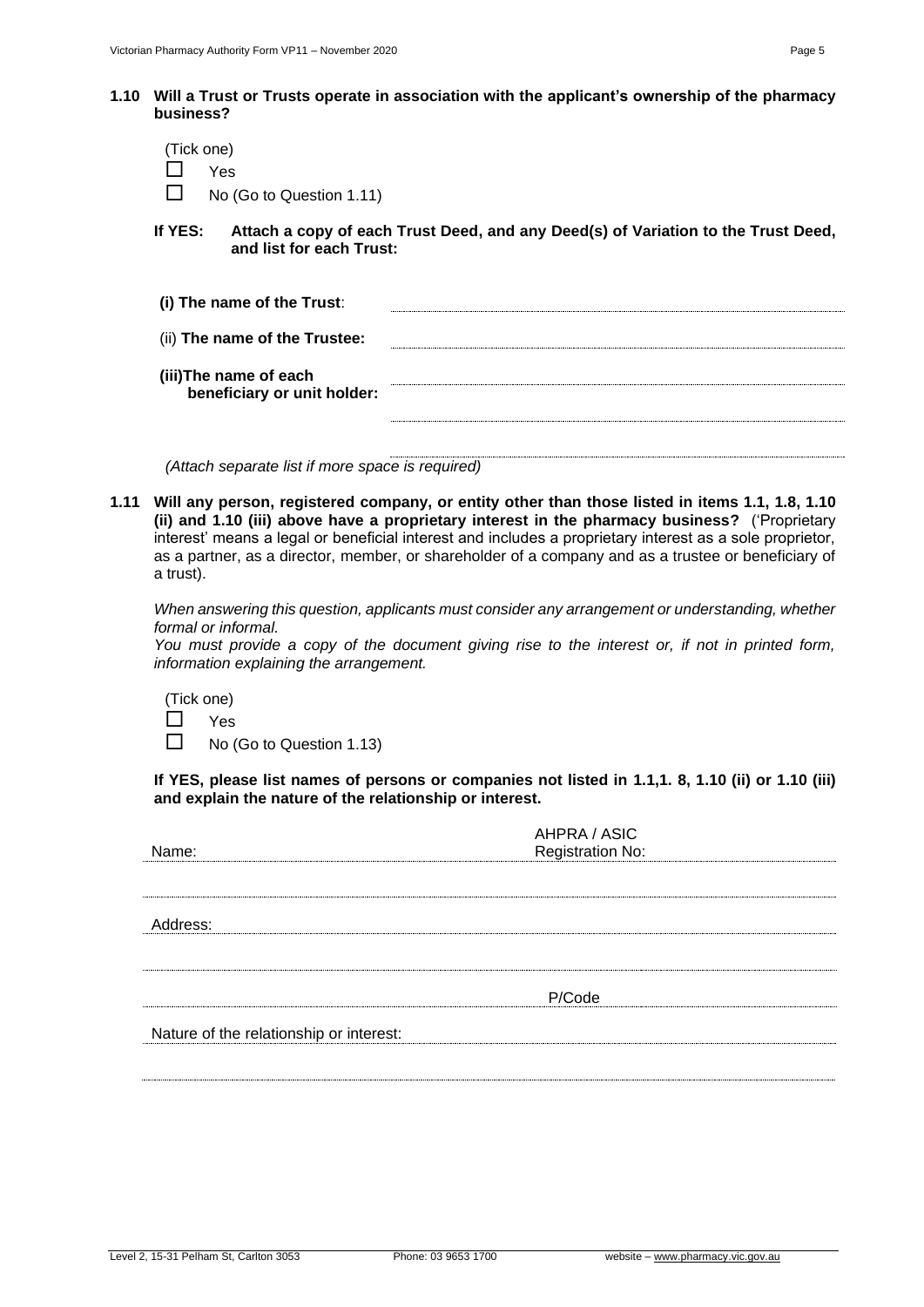| Name:                                   | AHPRA / ASIC<br>Registration No: |  |
|-----------------------------------------|----------------------------------|--|
|                                         |                                  |  |
| Address:                                |                                  |  |
|                                         |                                  |  |
|                                         | P/Code                           |  |
| Nature of the relationship or interest: |                                  |  |
|                                         |                                  |  |
|                                         |                                  |  |

*(Attach a separate list if more space is required).*

**1.12 If you have answered "YES" to question 1.11, attach an ownership structure diagram together with a separate written summary of the structure.**

#### **RIGHT OF OCCUPANCY**

- **1.13 Attach all documents that give you the right to occupy and conduct a pharmacy business in the premises listed at question 1.4 above. Note:** Generally, a head lease is required if the property is not owned by the applicant. The document(s) attached need to provide a link between the landlord and the applicant. Type of document(s) attached: ☐ Title to the Property;
	- ☐ Head Lease;
	- ☐ Transfer of Lease;
	- ☐ Variation of Lease;
	- ☐ Sub-Lease;
	- ☐ Transfer of Sub-Lease;
	- □ Occupancy licence;
	- ☐ Other

If Other, specify:

#### **FINANCE**

**1.14 Provide details on how you intend to fund the purchase or establishment of the proposed pharmacy business and attach the relevant documentation:** 

| <b>Source of finance</b> | Amount | <b>Document(s) Attached</b>   |
|--------------------------|--------|-------------------------------|
| Loan                     | \$     | Loan Agreement                |
|                          |        | Loan Deed                     |
|                          |        | Loan Guarantee                |
| Mortgage                 | \$     | Mortgage Agreement            |
|                          |        |                               |
| Self-funded              | \$     | <b>Bank Account Statement</b> |
|                          |        | showing sufficient funds      |
| Other                    | \$     |                               |
|                          |        |                               |
| <b>Total</b>             | \$     |                               |
|                          |        |                               |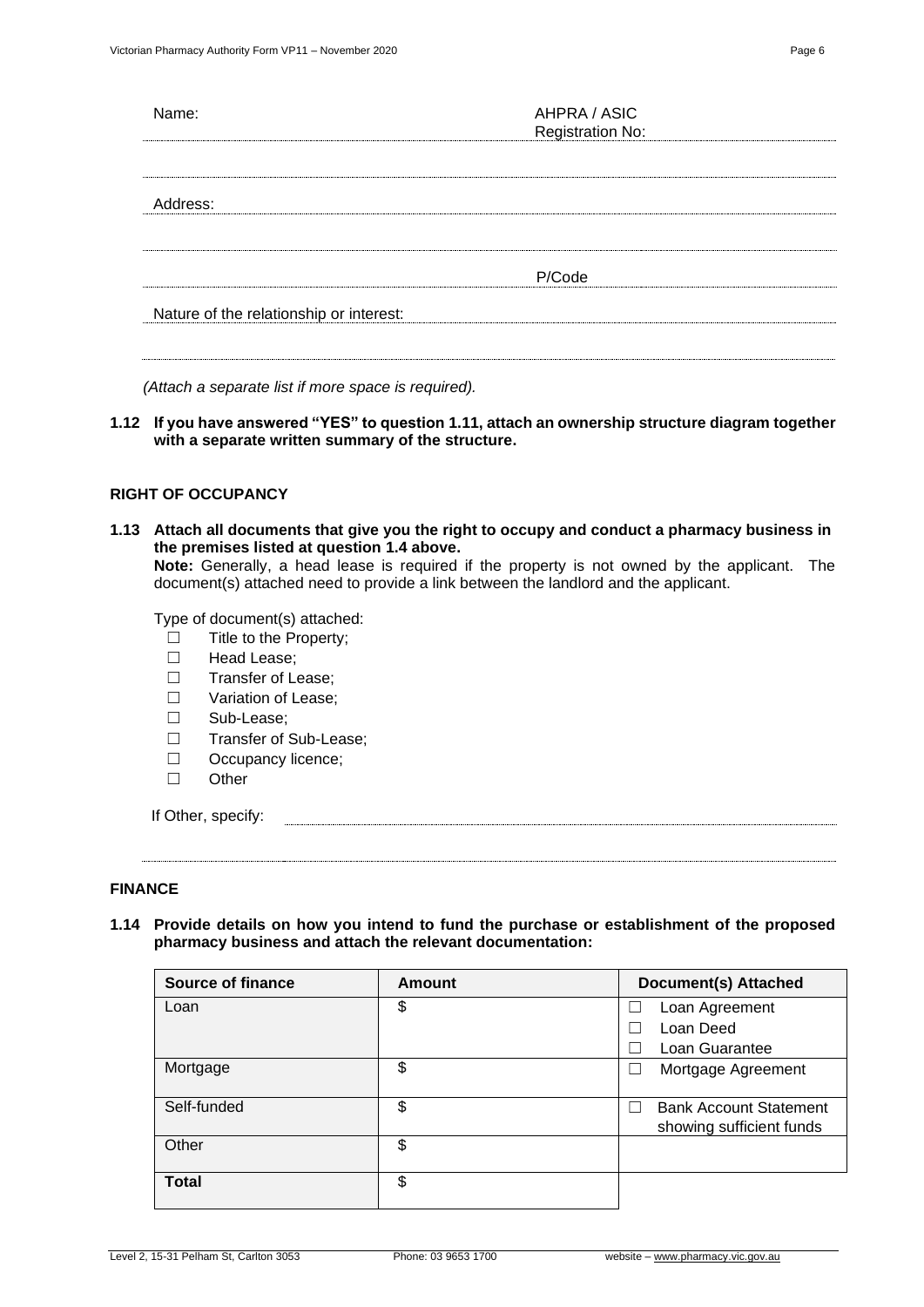| If Other, provide details:                                                                                                                                                                                                                                                            |
|---------------------------------------------------------------------------------------------------------------------------------------------------------------------------------------------------------------------------------------------------------------------------------------|
| (Attach a separate page if more space is required).                                                                                                                                                                                                                                   |
| 1.15 If any such finance agreement or arrangement is not in writing, provide details.                                                                                                                                                                                                 |
| (Attach a separate page if more space is required).                                                                                                                                                                                                                                   |
| <b>COMMERCIAL ARRANGEMENTS</b>                                                                                                                                                                                                                                                        |
| 1.16 Do you intend to carry on the pharmacy business as a franchisee, i.e. do you intend to carry<br>on the pharmacy business pursuant to a Franchise Agreement?                                                                                                                      |
| (Tick one)                                                                                                                                                                                                                                                                            |
| Yes                                                                                                                                                                                                                                                                                   |
| No (Go to Question 1.18)                                                                                                                                                                                                                                                              |
| 1.17 If Yes, attach a copy of the Franchise Agreement. (If you are unable to attach a copy of any<br>agreement state why and when it will be forwarded).                                                                                                                              |
| 1.18 Do you intend to carry on the pharmacy business pursuant to a licence agreement, i.e. do you<br>intend to carry on the pharmacy business pursuant to a licence granted to you by a<br>commercial entity?<br>(Tick one)<br>Yes<br>No (Go to Question 1.20)                        |
| 1.19 If Yes, attach a copy of the Licence Deed or Agreement. (If you are unable to attach a copy of<br>any agreement state why and when it will be forwarded.).                                                                                                                       |
| Do you intend to carry on the pharmacy business pursuant to an arrangement or agreement<br>1.20<br>(other than a Franchise agreement or Licence agreement) with any company or person that<br>relates to the carrying on of the pharmacy business (for example, but not limited to an |
|                                                                                                                                                                                                                                                                                       |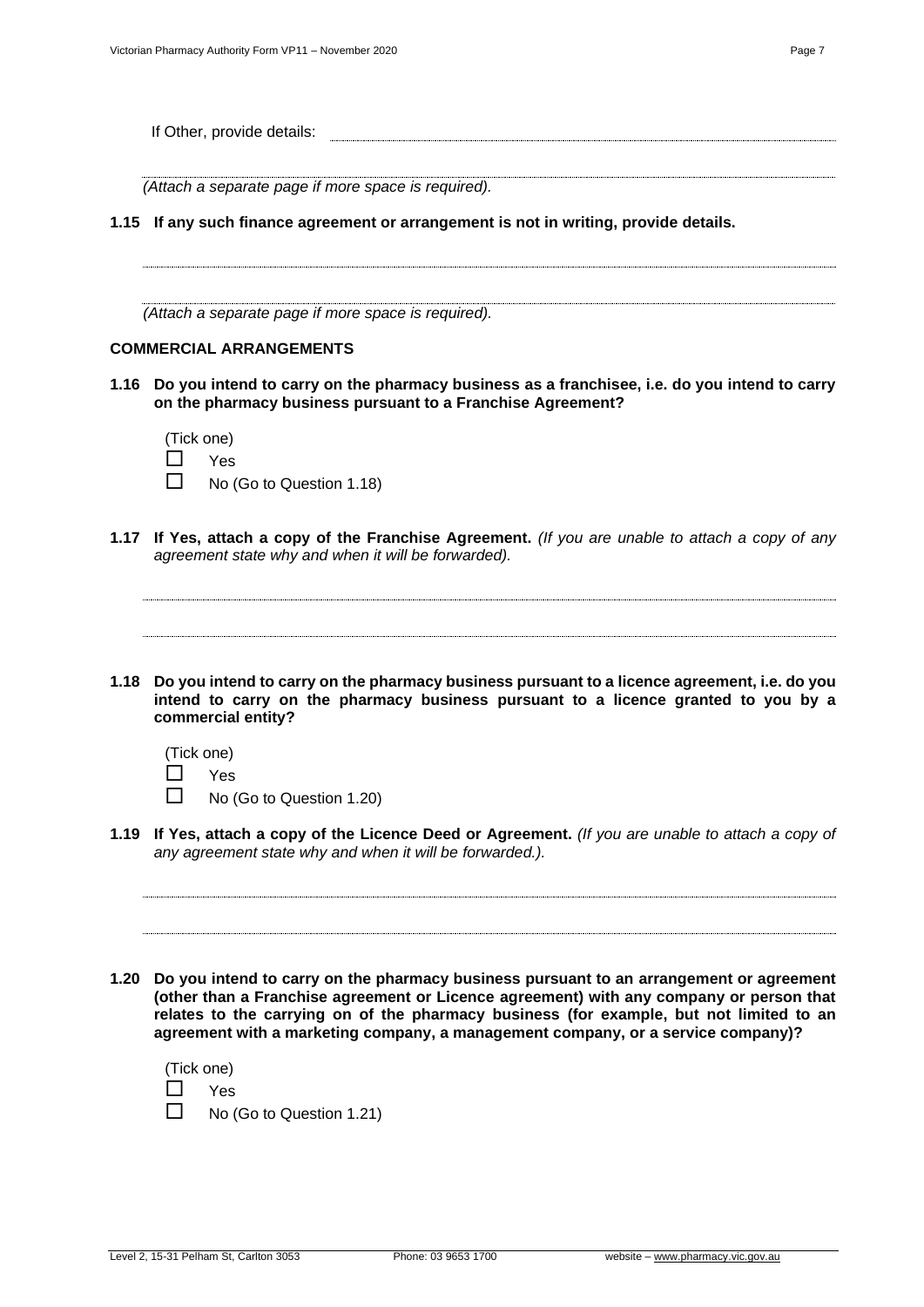**If "YES" list and attach a copy of each arrangement or agreement.** *(If you are unable to attach a copy of any agreement or arrangement state why and when it will be available).*

**If any such agreement or arrangement is not in writing, provide details.**

*(Attach a separate page if more space is required).*

#### **PROVISION OF INFORMATON TO THE DEPARTMENT OF HEALTH (DoH)**

**1.21 Do you permit the VPA to provide to DoH any copies of letters that advise the applicant that their application has been approved or that a licence has been granted.** DoH may have regard to the information provided when considering the granting of a PBS approval number**.**

(Tick one) Yes

 $\Box$  No

**Note:** 

- **If you answer NO, the Authority will not forward correspondence to the DoH.**
- **The Authority assumes no responsibility for sharing information with the DoH and does so as a courtesy to the Applicant only.**

#### **DOCUMENTS REQUIRED**

- **1.22 Specify the documents you have provided for 100 points of identification by completing the table provided in Appendix 1.**
- **1.23 Specify the documents you have provided (other than those relating to 100 points of ID) by completing the table provided in Appendix 2.**

#### **CRIMINAL HISTORY**

**1.24 Have you been convicted of an offence against this Act or the regulations or similar Acts or regulations in other jurisdictions? If Yes, provide details.** (Attach a separate page if more space is required).

**1.25 Have you been found guilty of an offence that may affect your suitability to carry on a pharmacy business or pharmacy department? If Yes, provide details.** (Attach a separate page if more space is required).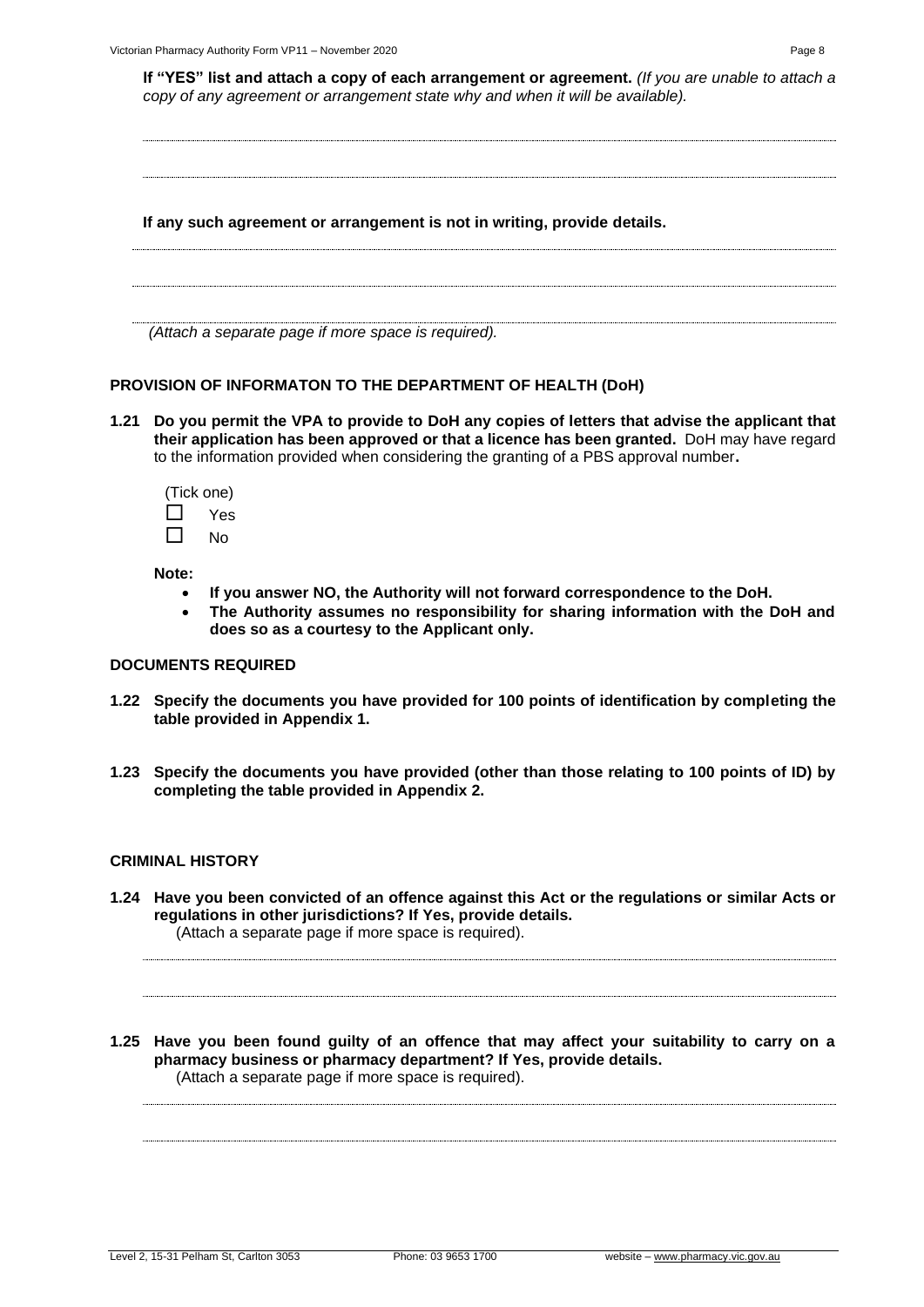### **STATUTORY DECLARATION**

# **Application – Section 1**

| Insert the name,                                                           |                                                                                                                                                                                                                                                                                                                                           |
|----------------------------------------------------------------------------|-------------------------------------------------------------------------------------------------------------------------------------------------------------------------------------------------------------------------------------------------------------------------------------------------------------------------------------------|
| address and<br>occupation of                                               | I,                                                                                                                                                                                                                                                                                                                                        |
| the person                                                                 | (The name of the pharmacist applying)                                                                                                                                                                                                                                                                                                     |
| making the<br>declaration                                                  | οf                                                                                                                                                                                                                                                                                                                                        |
|                                                                            | (Address)                                                                                                                                                                                                                                                                                                                                 |
|                                                                            |                                                                                                                                                                                                                                                                                                                                           |
|                                                                            | (Occupation)                                                                                                                                                                                                                                                                                                                              |
|                                                                            | make the following statutory declaration under the Oaths and Affirmations Act 2018:                                                                                                                                                                                                                                                       |
| The matter<br>declared                                                     | 1. All the information included in Section 1 of the application is true to the best of my<br>knowledge and is in no way false, inaccurate, or misleading;<br>2. I have not omitted any relevant information from this application; and<br>3. I will conduct the pharmacy business in accordance with the Pharmacy Regulation<br>Act 2010. |
|                                                                            | I declare that the contents of this statutory declaration are true and correct and I<br>make it knowing that making a statutory declaration that I know to be untrue is an<br>offence.                                                                                                                                                    |
| Signature of<br>person making<br>the declaration                           |                                                                                                                                                                                                                                                                                                                                           |
| Place (City, town<br>or suburb)                                            | (Signature)<br>In the state of Victoria<br><b>Declared at</b>                                                                                                                                                                                                                                                                             |
| Date                                                                       | On:                                                                                                                                                                                                                                                                                                                                       |
| Signature of<br>authorised<br>statutory<br>declaration<br>witness          | I am an authorised statutory declaration witness and I sign this document in the<br>presence of the person making the declaration:                                                                                                                                                                                                        |
|                                                                            | (Signature of Statutory Declaration witness)                                                                                                                                                                                                                                                                                              |
| Date                                                                       | On:                                                                                                                                                                                                                                                                                                                                       |
| Name, capacity                                                             | (Date)                                                                                                                                                                                                                                                                                                                                    |
| in which<br>authorised<br>person has                                       | (Name)                                                                                                                                                                                                                                                                                                                                    |
| authority to<br>witness statutory<br>declaration, and<br>address (writing, | (Capacity in which authorised person has authority to witness statutory declaration)                                                                                                                                                                                                                                                      |
| typing or stamp)                                                           | (Address)                                                                                                                                                                                                                                                                                                                                 |
|                                                                            | (Address)                                                                                                                                                                                                                                                                                                                                 |
|                                                                            | A person authorised under section 30(2) of the Oaths and Affirmations Act 2018 to<br>witness the signing of a statutory declaration                                                                                                                                                                                                       |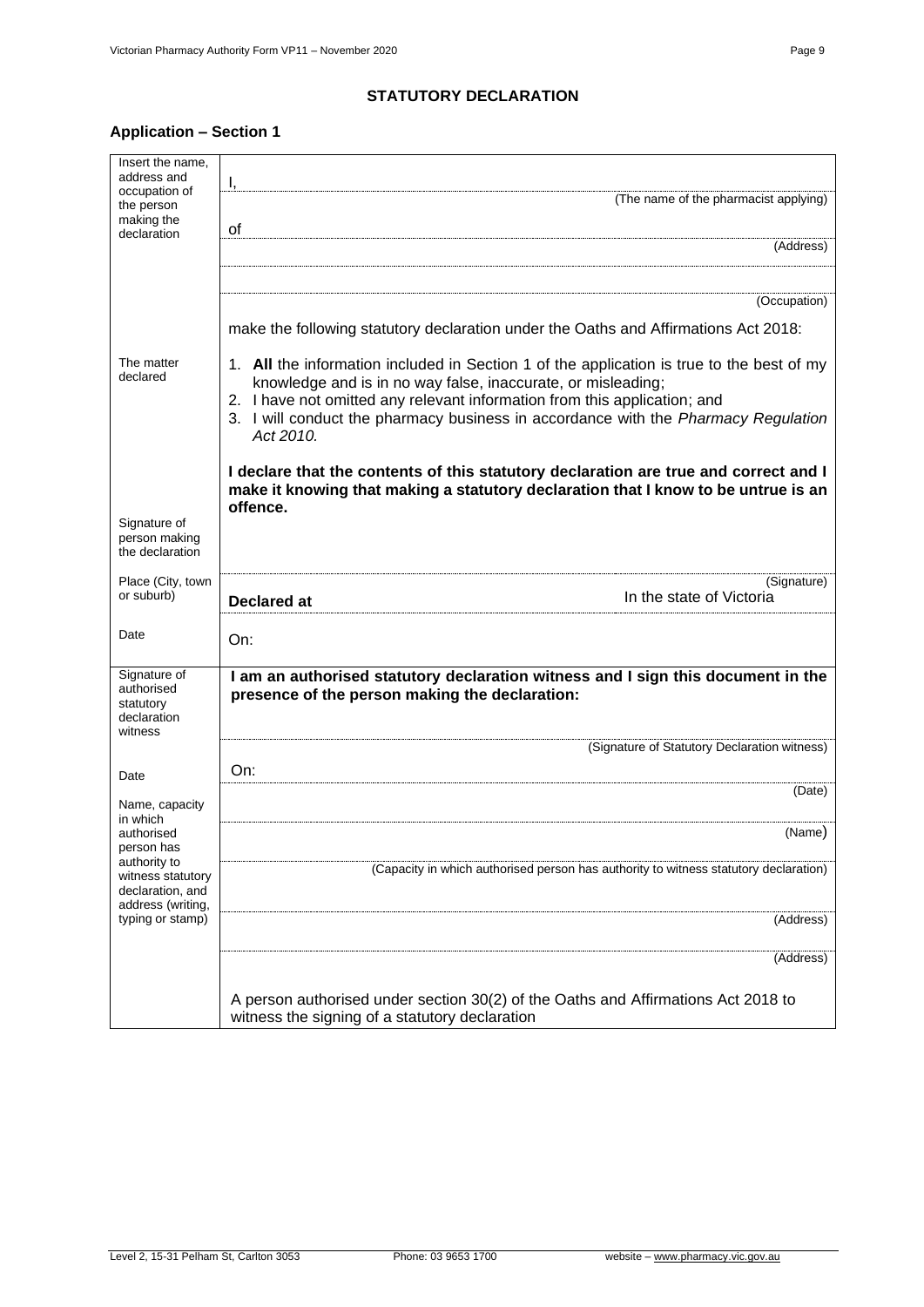- **Section 2: To be completed SEPARATELY by each natural person who is one or more of the following:** 
	- **a. a beneficiary or unit holder of a trust associated with the pharmacy business,**
	- **b. a director of a company that is a beneficiary or unit holder of a trust associated with the pharmacy business,**
	- **c. a shareholder of a company that is a beneficiary or unit holder of a trust associated with the pharmacy business.**
- **2.1 Name, registered address and pharmacist registration number of beneficiary/unit holder/ director/shareholder:**

|                 | <b>AHPRA</b>            |  |
|-----------------|-------------------------|--|
| Name:           | <b>Registration No:</b> |  |
|                 |                         |  |
|                 |                         |  |
| Address:        |                         |  |
|                 |                         |  |
|                 |                         |  |
|                 |                         |  |
|                 |                         |  |
|                 |                         |  |
|                 | P/Code                  |  |
|                 |                         |  |
|                 | Mobile                  |  |
|                 | telephone<br>number:    |  |
| Personal Email: |                         |  |

- **2.2 Attach certified documents providing 100 points of identification. Refer to Appendix 1 for details.**
- **2.3 List the business or trading name and address of every pharmacy business that you own or in which you have a proprietary interest.** *('Proprietary interest' means a legal or beneficial interest and includes a proprietary interest as a sole proprietor, as a partner, as a director, member or shareholder of a company and as a trustee or beneficiary of a trust).*

*If none, tick the box below:*

 $\Box$  None

| (i)   | Name:    |        |
|-------|----------|--------|
|       | Address: |        |
|       |          | P/Code |
| (ii)  | Name:    |        |
|       | Address: |        |
|       |          | P/Code |
| (iii) | Name:    |        |
|       | Address: |        |
|       |          | P/Code |
| (iv)  | Name:    |        |
|       | Address: |        |
|       |          | P/Code |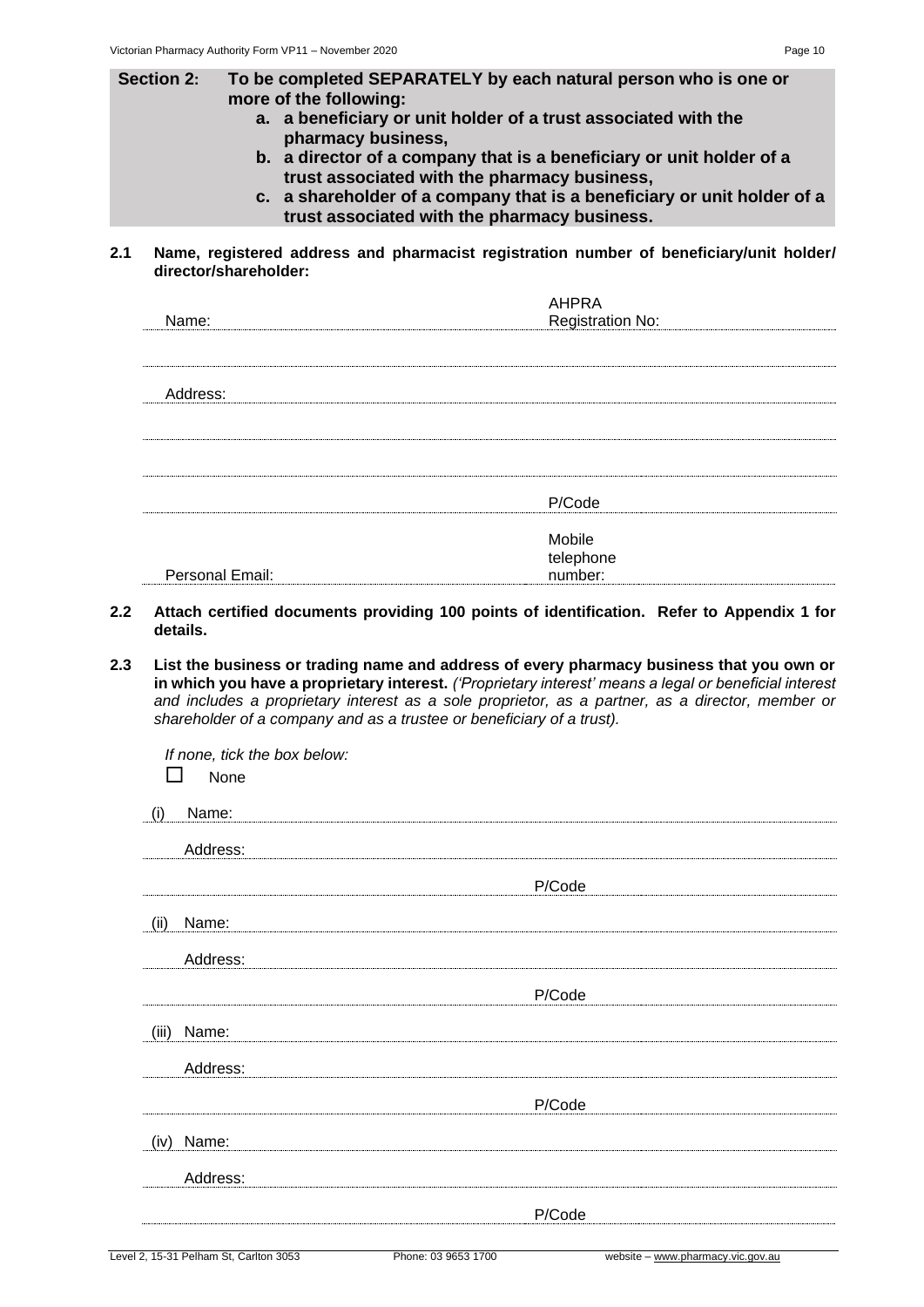**2.4 Will you (the natural person listed at 2.1) be the Trustee of a Trust that operates in association with the pharmacy business?**

| (Tick one) |  |
|------------|--|
| Yes        |  |

No (Go to Section 2 Statutory Declaration)

**If YES: Attach a copy of each Trust Deed, and any Deed(s) of Variation to the Trust Deed, and list for each Trust:**

| (i) The name of the Trust:                           |  |
|------------------------------------------------------|--|
| (ii) The name of the Trustee:                        |  |
| (iii)The name of each<br>beneficiary or unit holder: |  |
|                                                      |  |
|                                                      |  |

*(Attach separate list if more space is required)*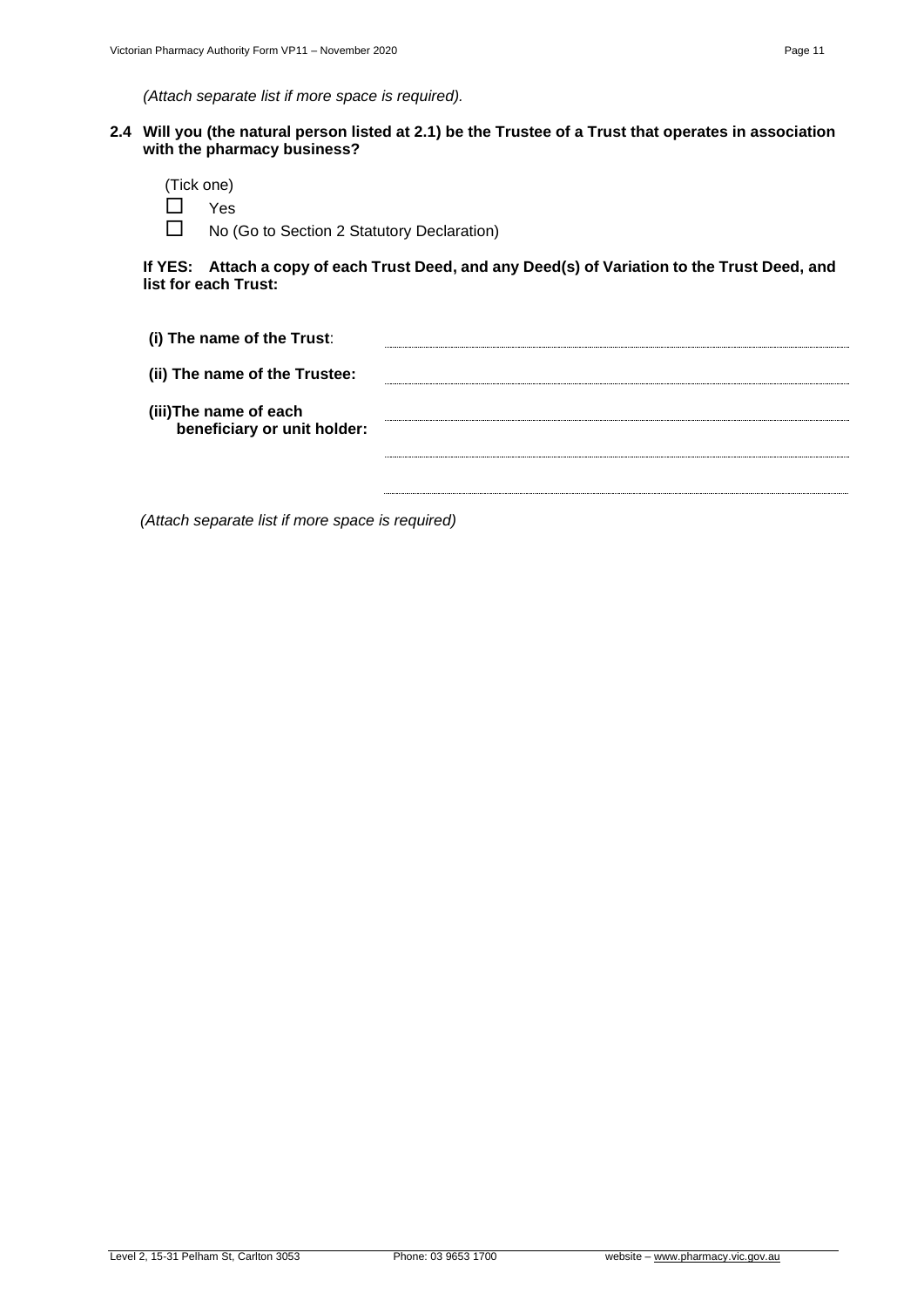# **Application – Section 2**

| Insert the name,<br>address and                                   | Ι,                                                                                                                                                                                                                                                                                                                    |
|-------------------------------------------------------------------|-----------------------------------------------------------------------------------------------------------------------------------------------------------------------------------------------------------------------------------------------------------------------------------------------------------------------|
| occupation of<br>the person<br>making the                         | (The name of person completing Section 2)<br>οf                                                                                                                                                                                                                                                                       |
| declaration                                                       | (Address)                                                                                                                                                                                                                                                                                                             |
|                                                                   | (Occupation)                                                                                                                                                                                                                                                                                                          |
|                                                                   | make the following statutory declaration under the Oaths and Affirmations Act 2018:                                                                                                                                                                                                                                   |
| The matter<br>declared                                            | 1. All the information included in Section 2 of the application is true to the best of my<br>knowledge and is in no way false, inaccurate, or misleading;<br>2. I have not omitted any relevant information from this application; and<br>3. I am familiar with the requirements of the Pharmacy Regulation Act 2010. |
| Signature of<br>person making<br>the declaration                  | I declare that the contents of this statutory declaration are true and correct and I<br>make it knowing that making a statutory declaration that I know to be untrue is an<br>offence.                                                                                                                                |
| Place (City, town<br>or suburb)                                   | (Signature)                                                                                                                                                                                                                                                                                                           |
|                                                                   | <b>Declared at</b><br>In the state of Victoria                                                                                                                                                                                                                                                                        |
| Date                                                              | On:                                                                                                                                                                                                                                                                                                                   |
| Signature of<br>authorised<br>statutory<br>declaration<br>witness | I am an authorised statutory declaration witness and I sign this document in the<br>presence of the person making the declaration:                                                                                                                                                                                    |
|                                                                   | (Signature of Statutory Declaration witness)                                                                                                                                                                                                                                                                          |
| Date                                                              | On:<br>(Date)                                                                                                                                                                                                                                                                                                         |
| Name, capacity<br>in which<br>authorised<br>person has            | (Name)                                                                                                                                                                                                                                                                                                                |
| authority to<br>witness statutory<br>declaration, and             | (Capacity in which authorised person has authority to witness statutory declaration)                                                                                                                                                                                                                                  |
| address (writing,<br>typing or stamp)                             | (Address)                                                                                                                                                                                                                                                                                                             |
|                                                                   | (Address)                                                                                                                                                                                                                                                                                                             |
|                                                                   | A person authorised under section 30(2) of the Oaths and Affirmations Act 2018 to<br>witness the signing of a statutory declaration.                                                                                                                                                                                  |

**STATUTORY DECLARATION**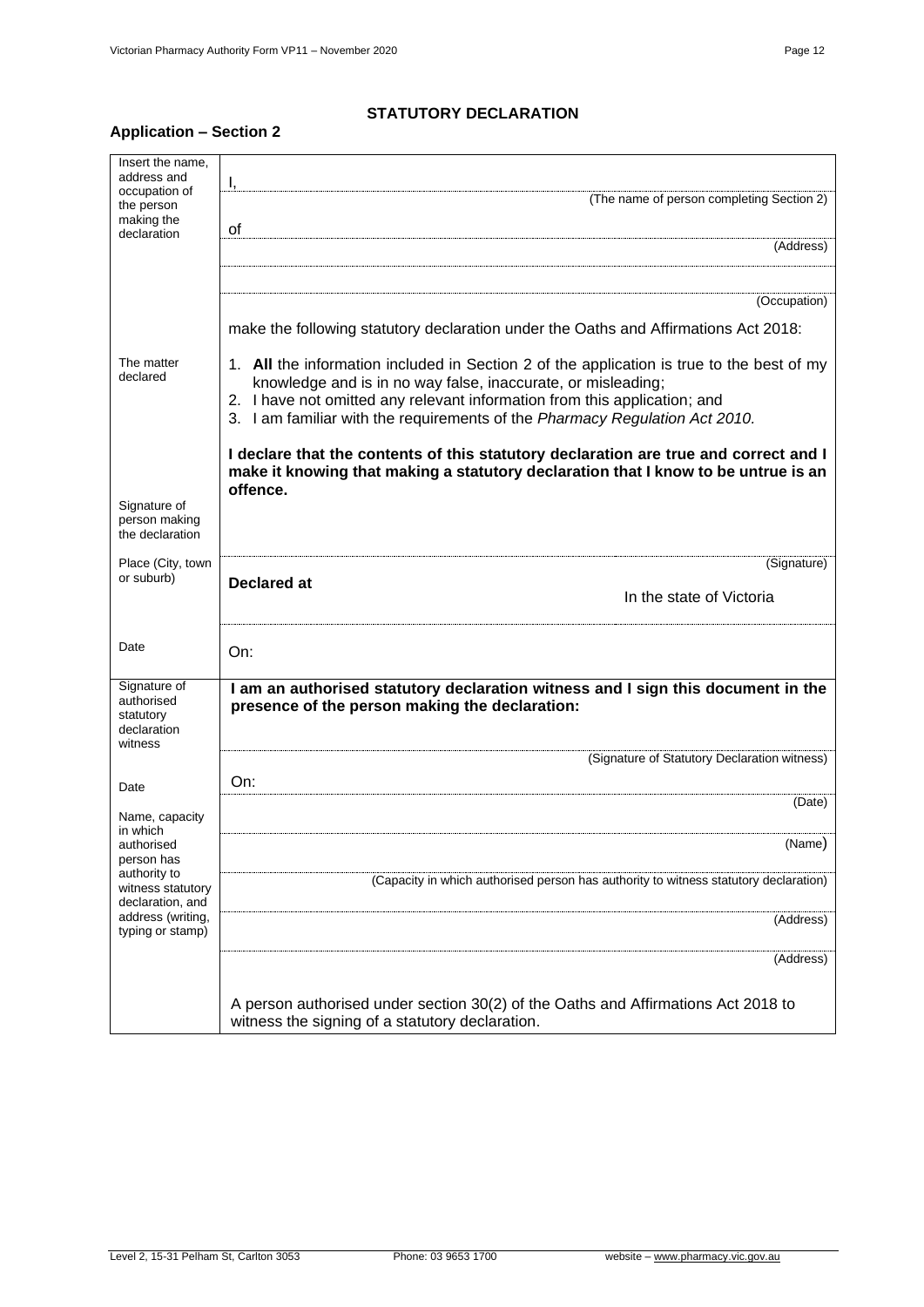**3.1 Name and registered address of the company that is a beneficiary or unit holder:**

| Name:                                                                         |                                         |
|-------------------------------------------------------------------------------|-----------------------------------------|
| <b>Registered Address:</b>                                                    |                                         |
|                                                                               | P/Code                                  |
| Number of shares issued:                                                      |                                         |
| Name, address and pharmacist registration number of all directors:            |                                         |
| Name:                                                                         | <b>AHPRA</b><br><b>Registration No:</b> |
| Address:                                                                      |                                         |
| Personal Email:                                                               | P/Code                                  |
| Name:                                                                         | <b>AHPRA</b><br><b>Registration No:</b> |
| Address:                                                                      |                                         |
|                                                                               | P/Code                                  |
| Personal Email:                                                               | Mobile<br>telephone<br>number:          |
| Name:                                                                         | <b>AHPRA</b><br>Registration No:        |
| Address:                                                                      |                                         |
|                                                                               | P/Code                                  |
|                                                                               | Mobile<br>telephone                     |
| Personal Email:<br>(Attach a complete separate list if more than 3 Directors) | number:                                 |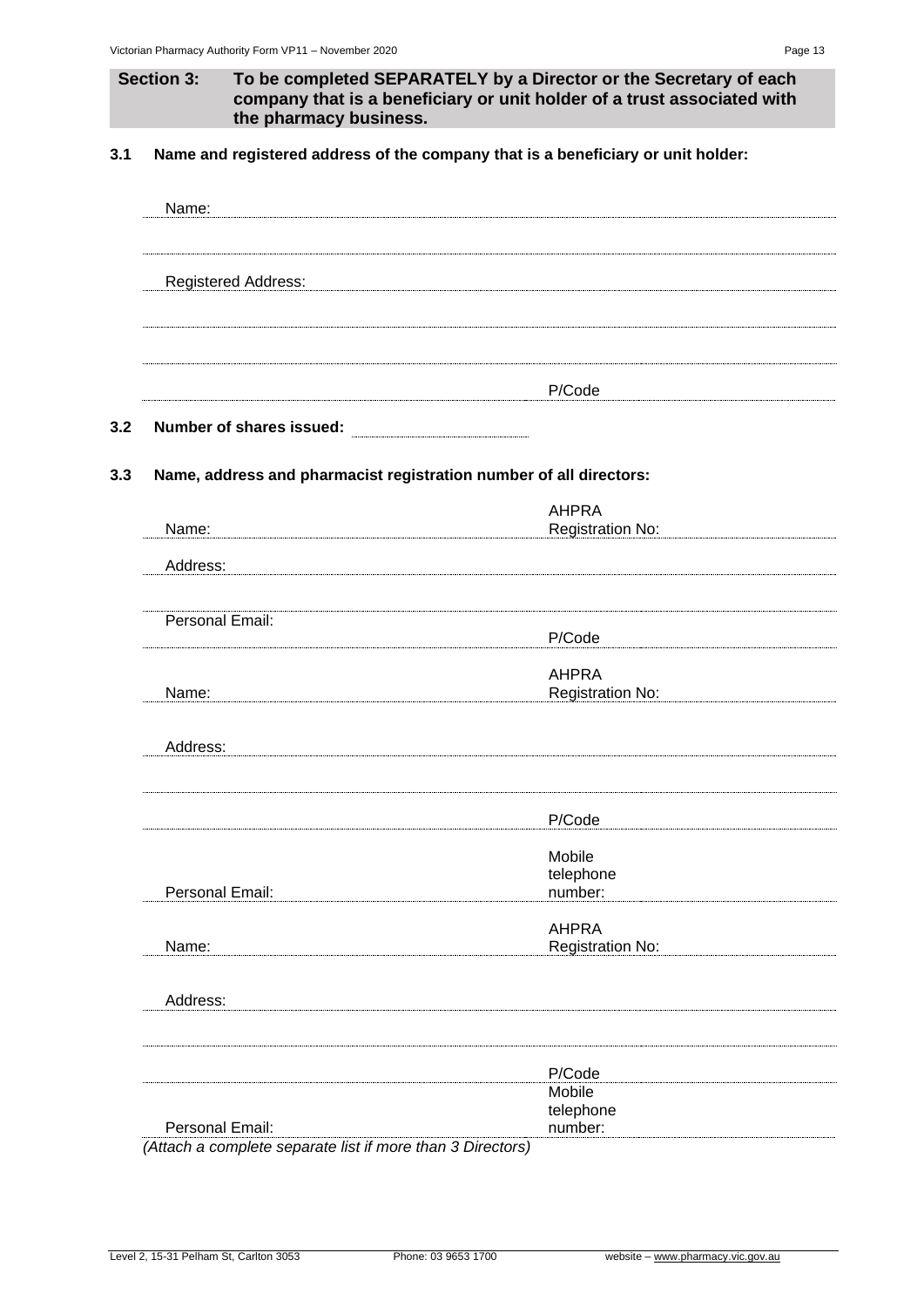#### **3.4 Name, address and pharmacist registration number of all persons (including directors) who hold or have a beneficial interest in shares and state the number of shares held.**

| Name                                                          | AHPRA Registration No.        |
|---------------------------------------------------------------|-------------------------------|
| Address                                                       |                               |
|                                                               | No of shares                  |
|                                                               | Mobile                        |
|                                                               | telephone                     |
| Personal Email:                                               | number:                       |
| Name                                                          | <b>AHPRA Registration No.</b> |
| Address                                                       |                               |
|                                                               | No of shares                  |
|                                                               | Mobile                        |
|                                                               | telephone                     |
| Personal Email:                                               | number:                       |
| Name                                                          | <b>AHPRA Registration No.</b> |
| Address                                                       |                               |
|                                                               | No of shares                  |
|                                                               | Mobile                        |
|                                                               | telephone                     |
| Personal Email:                                               | number:                       |
| (Attach a complete separate list if more than 3 Shareholders) |                               |

#### **3.5 Attach a copy of a current ASIC Company Extract of the company listed at 3.1 above.** (Refer [www.asic.gov.au\)](http://www.asic.gov.au/)

**Note: The ASIC Company extract should be dated within 5 business days of lodging the application. It provides details on the office bearers and shareholders.**

**3.6 Does the Company listed at 3.1 above own or have a proprietary interest in any other pharmacy business?** *('Proprietary interest' means a legal or beneficial interest and includes a proprietary interest as a sole proprietor, as a partner, as a director, member or shareholder of a company and as a trustee or beneficiary of a trust).*

|  | (Tick one) |
|--|------------|
|  | Voc        |

| ш | Yes                            |
|---|--------------------------------|
|   | $\Box$ No (Go to Question 3.7) |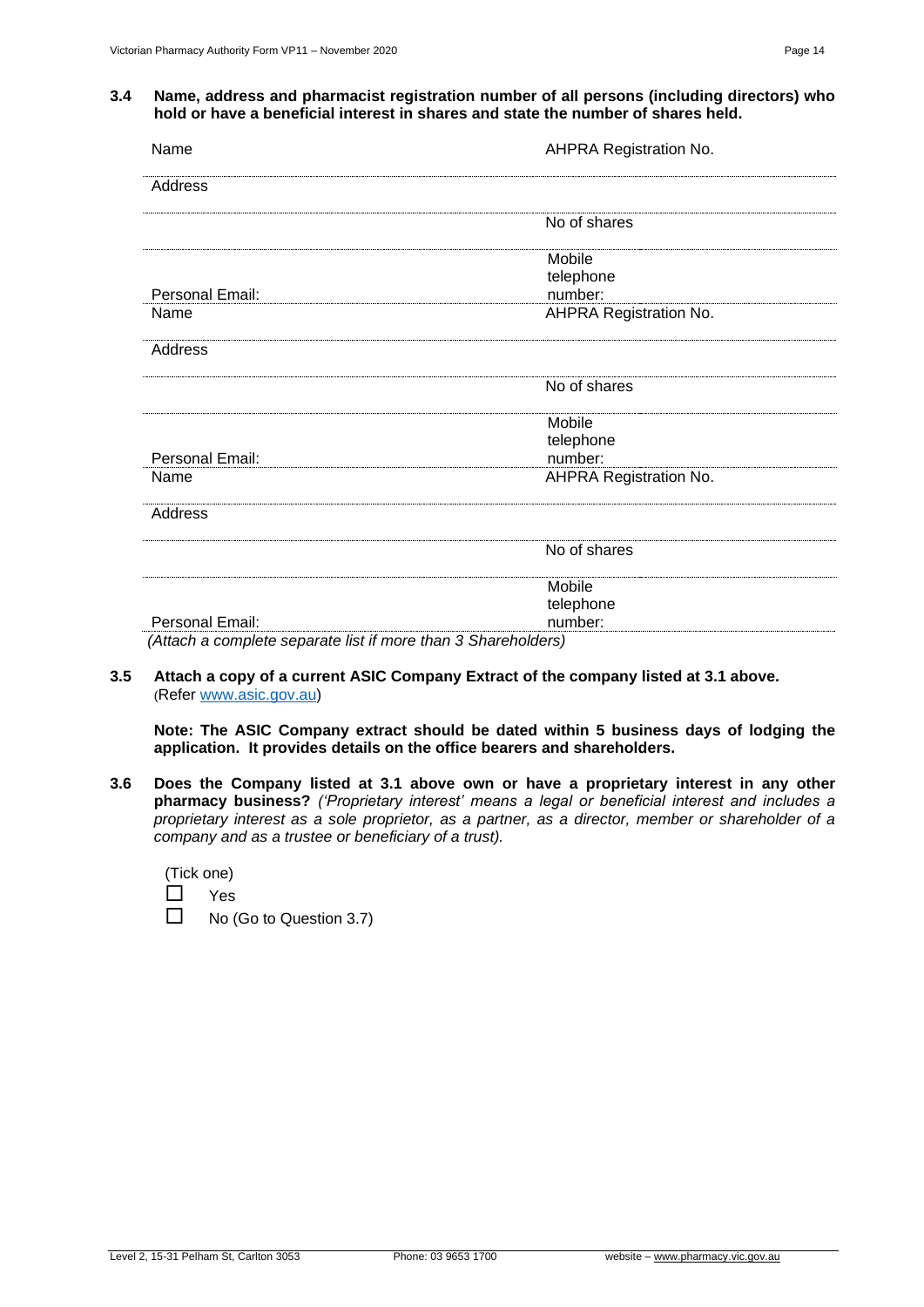**If "YES" list name and address of each such business:**

| Name:<br>(i)                                                                             |                                                                                   |
|------------------------------------------------------------------------------------------|-----------------------------------------------------------------------------------|
| Address:                                                                                 |                                                                                   |
|                                                                                          | P/Code                                                                            |
| (ii)<br>Name:                                                                            |                                                                                   |
| Address:                                                                                 |                                                                                   |
|                                                                                          | P/Code                                                                            |
| Name:<br>(iii)                                                                           |                                                                                   |
| Address:                                                                                 |                                                                                   |
|                                                                                          | P/Code                                                                            |
| Yes<br>No (Go to Section 3 Statutory Declaration)<br>If YES:<br>and list for each Trust: | Attach a copy of each Trust Deed, and any Deed(s) of Variation to the Trust Deed, |
| (i) The name of the Trust:                                                               |                                                                                   |
| (ii) The name of the Trustee:                                                            |                                                                                   |
| (iii) The name of each<br>beneficiary or unit holder:                                    |                                                                                   |
|                                                                                          |                                                                                   |
|                                                                                          |                                                                                   |

*(Attach separate list if more space is required)*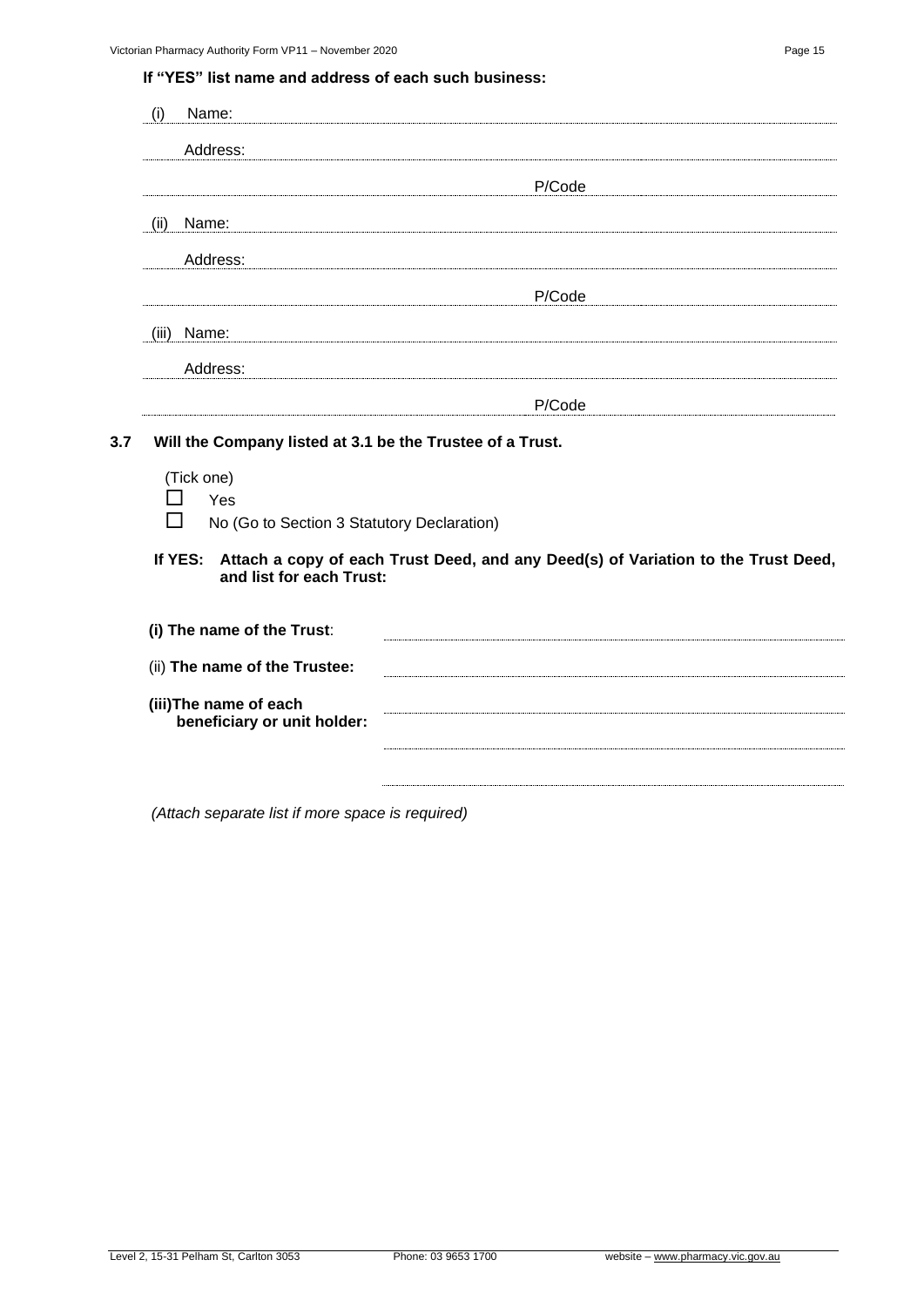### **STATUTORY DECLARATION**

# **Application – Section 3**

| Insert the name.<br>address and                                   |                                                                                                                                                                                                                                                                                                                       |  |  |
|-------------------------------------------------------------------|-----------------------------------------------------------------------------------------------------------------------------------------------------------------------------------------------------------------------------------------------------------------------------------------------------------------------|--|--|
| occupation of<br>the person<br>making the                         | Ι,<br>(The name of person completing Section 3)                                                                                                                                                                                                                                                                       |  |  |
| declaration                                                       | (Title e.g. Director or Shareholder of Company)                                                                                                                                                                                                                                                                       |  |  |
|                                                                   | (Company Name)                                                                                                                                                                                                                                                                                                        |  |  |
|                                                                   | οf<br>(Address)                                                                                                                                                                                                                                                                                                       |  |  |
|                                                                   | (Address)                                                                                                                                                                                                                                                                                                             |  |  |
|                                                                   | Occupation                                                                                                                                                                                                                                                                                                            |  |  |
|                                                                   | make the following statutory declaration under the Oaths and Affirmations Act 2018:                                                                                                                                                                                                                                   |  |  |
| The matter<br>declared                                            | 1. All the information included in Section 3 of the application is true to the best of my<br>knowledge and is in no way false, inaccurate, or misleading;<br>2. I have not omitted any relevant information from this application; and<br>3. I am familiar with the requirements of the Pharmacy Regulation Act 2010. |  |  |
|                                                                   | I declare that the contents of this statutory declaration are true and correct and I<br>make it knowing that making a statutory declaration that I know to be untrue is an<br>offence.                                                                                                                                |  |  |
| Signature of<br>person making<br>the declaration                  |                                                                                                                                                                                                                                                                                                                       |  |  |
| Place (City, town<br>or suburb)                                   | (Signature)<br>In the state of Victoria<br><b>Declared at</b>                                                                                                                                                                                                                                                         |  |  |
| Date                                                              | On:                                                                                                                                                                                                                                                                                                                   |  |  |
| Signature of<br>authorised<br>statutory<br>declaration<br>witness | I am an authorised statutory declaration witness and I sign this document in the<br>presence of the person making the declaration:                                                                                                                                                                                    |  |  |
| Date                                                              | (Signature of Statutory Declaration witness)<br>On:                                                                                                                                                                                                                                                                   |  |  |
| Name, capacity<br>in which                                        | (Date)                                                                                                                                                                                                                                                                                                                |  |  |
| authorised<br>person has                                          | (Name)                                                                                                                                                                                                                                                                                                                |  |  |
| authority to<br>witness statutory<br>declaration, and             | (Capacity in which authorised person has authority to witness statutory declaration)                                                                                                                                                                                                                                  |  |  |
| address (writing,<br>typing or stamp)                             | (Address)                                                                                                                                                                                                                                                                                                             |  |  |
|                                                                   | (Address)                                                                                                                                                                                                                                                                                                             |  |  |
|                                                                   | A person authorised under section 30(2) of the Oaths and Affirmations Act 2018 to<br>witness the signing of a statutory declaration.                                                                                                                                                                                  |  |  |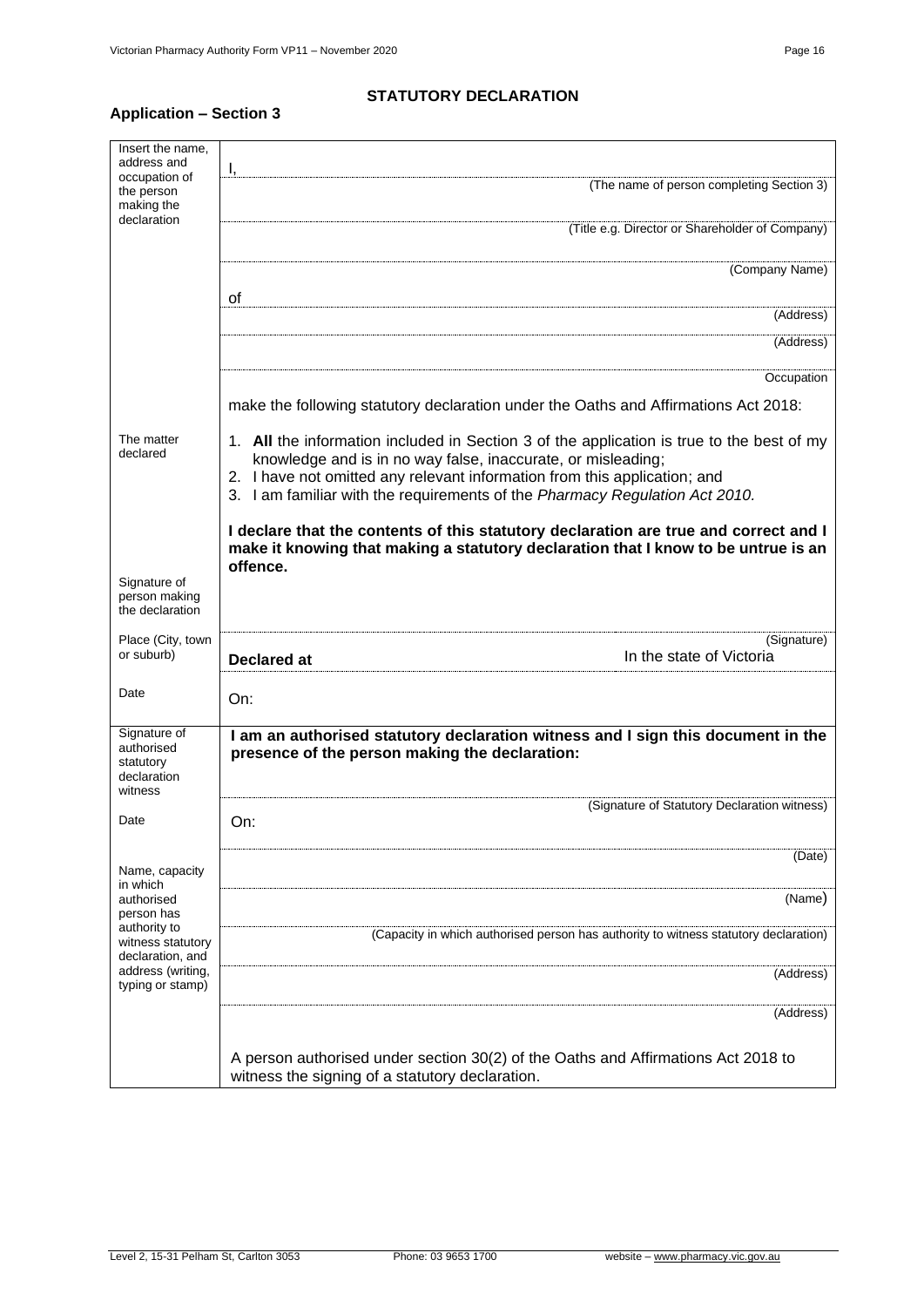# **APPLICATION FEE**

*The statutory application fee for a standard application is \$340.00 The statutory application fee for a complex application is \$720.00*

*Fees are exempt from GST (Division 81) and valid for the period of 1 May 2020 to 30 April 2021.*

*An application is deemed to be complex if you propose to carry on the pharmacy business pursuant to one or more of:* 

- *partnership agreement;*
- *franchise agreement;*
- *licence agreement (including occupancy licence);*
- *trust; or*
- *any other agreement or arrangement (for example, but not limited to an agreement with a marketing company, a management company, or a service company).*

**Refer to Appendix 2.**

.

### **HOW TO PAY APPLICATION FEE**

Please go to the Victorian Pharmacy Authority website [www.pharmacy.vic.gov.au](http://www.pharmacy.vic.gov.au/) to pay the application fee under **"Forms/Payments"**.

Email the completed form & payment receipt together to [applications@pharmacy.vic.gov.au](mailto:applications@pharmacy.vic.gov.au)

**Note: This application will not be processed unless the correct application payment receipt is attached.**

### **IMPORTANT INFORMATION – ADDITIONAL TRUST OR OTHER COMMERCIAL ARRANGEMENT ASSESSMENT / FEE PAYMENT**

*All commercial agreements including trust deeds will be examined by an Authority officer for an initial assessment for compliance with the Act. If the document initially appears to be non-compliant, a more detailed assessment may be required (Further Assessment). This process includes a closer review of the document in question and the preparation of a schedule of suggested amendments to bring the document*  into compliance with the Act. The applicant will incur an additional fee for this Further Assessment of *\$1,900.00 per commercial document required to be Further Assessed (exempt from GST).* 

*If the applicant does not wish to proceed with the Further Assessment, then the application will be considered by the Authority in its current form.*

*Please note that the Further Assessment and any suggested amendments or comments arising from it do not constitute legal advice, and will relate only to the issue of compliance with the Act.*

*Applicants will need to consider for themselves, or seek legal advice regarding, the effect of any amendments in the context of the proposed commercial arrangements as a whole.*

*Please also note that the Further Assessment does not guarantee that the Authority will ultimately approve the proposed commercial arrangements.* 

*See commercial arrangement guidance available at [www.pharmacy.vic.gov.au.](http://www.pharmacy.vic.gov.au/)*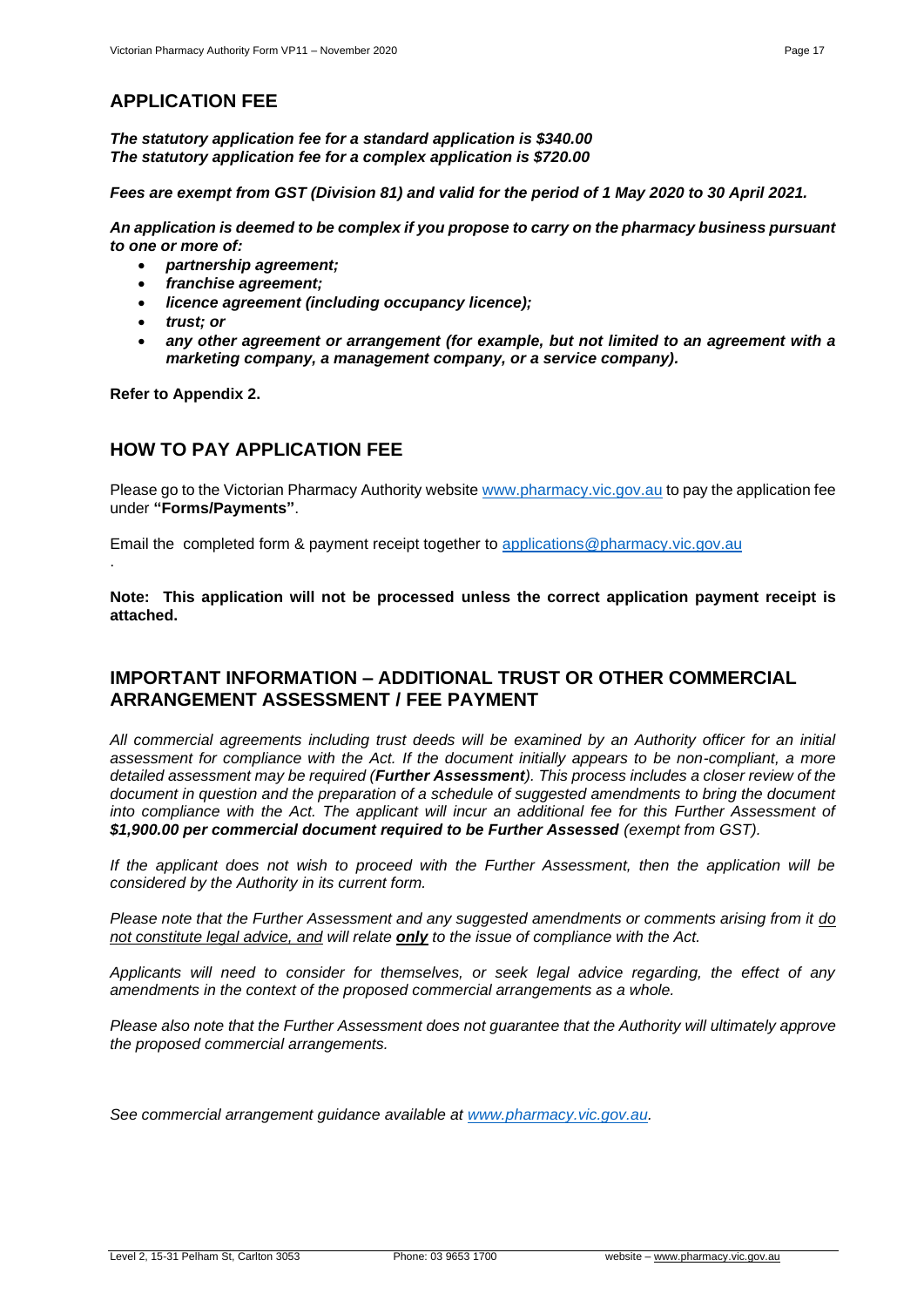## **APPENDIX 1**



# 100 Points of Identification Guidelines

### *100 Points of Identification Documents*

**At least one identity document supplied must contain a colour photograph.**

# 1.1 Primary Documents

| <b>POINT</b><br><b>VALUE</b> | AT LEAST ONE DOCUMENT MUST BE SUPPLIED FROM THE FOLLOWING (NO<br><b>ADDITIONAL POINTS FOR MULTIPLE DOCUMENTS)</b>                                                        |  |  |
|------------------------------|--------------------------------------------------------------------------------------------------------------------------------------------------------------------------|--|--|
| 70 points                    | Birth Certificate; or<br>⊔<br>Citizenship Certificate; or<br>Current Passport; or<br>Expired Passport, which has not been cancelled and was current within the<br>$\Box$ |  |  |
|                              | preceding two years; or<br>Other document having the same characteristics as a passport.<br>$\Box$<br><b>Tick documents supplied</b>                                     |  |  |

# 1.2 Secondary Documents

| <b>POINT</b><br><b>VALUE</b> | ONLY ONE DOCUMENT FROM EACH CATEGORY MAY BE USED FOR THE REMAINING<br><b>30 POINTS THAT ARE REQUIRED TO ESTABLISH IDENTITY</b>                                                                                                                                                                                                                                                                                                                                                                                            |  |  |
|------------------------------|---------------------------------------------------------------------------------------------------------------------------------------------------------------------------------------------------------------------------------------------------------------------------------------------------------------------------------------------------------------------------------------------------------------------------------------------------------------------------------------------------------------------------|--|--|
| 40 points                    | Document - must have a photograph and a name<br>Driver's Licence issued by an Australian State or Territory; or<br>$\Box$<br>Licence or permit issued under a law of the Commonwealth, State or Territory<br>$\Box$<br>Government - (e.g. a boat licence); or<br>Identification card issued to a public employee; or<br>⊔<br>Identification card issued by the Commonwealth, State or Territory Government<br>$\Box$<br>as evidence of the person's entitlement to a financial benefit.<br><b>Tick documents supplied</b> |  |  |
| 35 points                    | Document - must have a name and address<br>A document held by a cash dealer giving security over your property; or<br>□<br>A mortgage or other instrument of security held by a financial body; or<br>$\Box$<br>Document from your current employer or previous employer within the last 2<br>П<br>years; or<br>Land Titles Office record; or<br>$\Box$<br>Document from the Credit Reference Association of Australia.<br>П<br><b>Tick documents supplied</b>                                                            |  |  |
| 25 points                    | Document - must have a name and signature<br>Marriage certificate (for maiden name only); or<br>⊔<br>Credit Card; or<br>П<br>Foreign Driver's Licence; or<br>□<br>Medicare Card (signature not required on Medicare Card); or<br>□<br>EFTPOS Card.<br>П<br>Tick documents supplied                                                                                                                                                                                                                                        |  |  |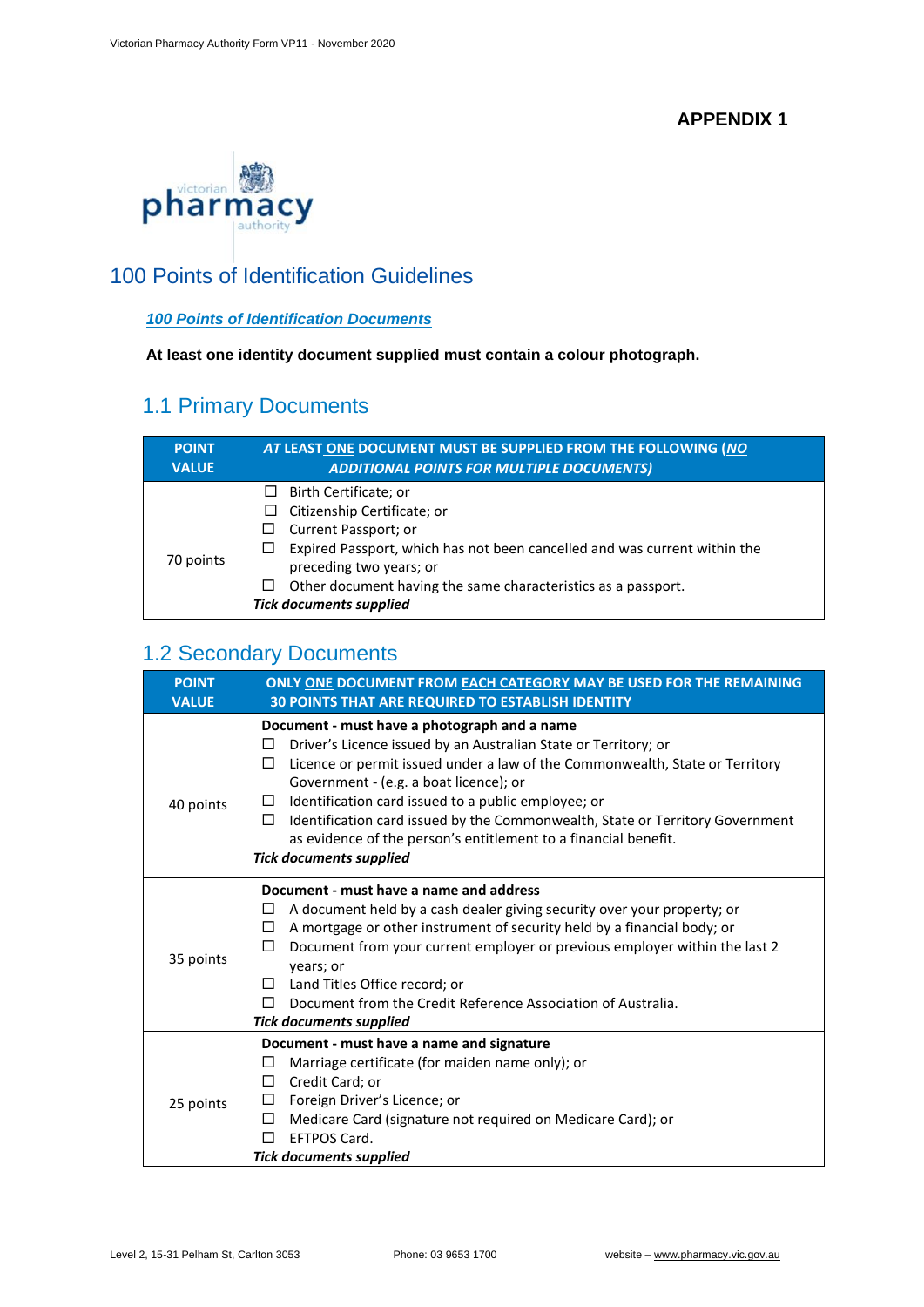| <b>POINT</b><br><b>VALUE</b> | ONLY ONE DOCUMENT FROM EACH CATEGORY MAY BE USED FOR THE REMAINING<br><b>30 POINTS THAT ARE REQUIRED TO ESTABLISH IDENTITY</b>                                                                                                                                                                                                                                                                                                   |  |  |
|------------------------------|----------------------------------------------------------------------------------------------------------------------------------------------------------------------------------------------------------------------------------------------------------------------------------------------------------------------------------------------------------------------------------------------------------------------------------|--|--|
| 25 points                    | Document - must have a name and address<br>Electoral Roll compiled by the Australian Electoral Commission and available for<br>$\Box$<br>public scrutiny; or<br>Records of public utility - phone, water, gas, electricity bill; or<br>⊔<br>Records of a financial institution; or<br>□<br>A record held under a law other than a law relating to land titles; or<br>□<br>Council rates notice.<br>ΓI<br>Tick documents supplied |  |  |
| 25 points                    | Document - must have a name and address<br>Rent/Lease agreement; or<br>⊔<br>Rent receipt from a licensed real estate agent.<br>$\Box$<br>Tick documents supplied                                                                                                                                                                                                                                                                 |  |  |
| 25 points                    | Document - must have a name and date of birth<br>Record of a primary, secondary or tertiary educational institution attended by<br>⊔<br>you within the last 10 years; or<br>Record of professional or trade association of which you are a member.<br>⊔<br><b>Tick documents supplied</b>                                                                                                                                        |  |  |

# 2.Persons Authorised to Certify 100 Points of Identification Documentation

**Copies of all documents must be legible and any photograph must be colour and clearly identifiable. Certification must be on the front of the photocopied document, not the reverse, unless it would render the photocopy illegible.**

**Below is a list of persons who are authorised to certify photocopies of the 100 points of identification documents. The person certifying the document must note that it is** *a true copy of the original document, which I have sighted* **and print their name, the date and qualification that enables them to certify the document, in addition to signing their declaration.**

# 2.1 Members of Certain Professions

- Chiropractor
- Dentist
- Legal Practitioner
- Medical Practitioner
- Nurse
- Patent Attorney
- Pharmacist
- Veterinary Surgeon
- Police Officer
- Registrar, or Deputy Registrar, of a Court
- **Sheriff**
- Sheriff's Officer
- Teacher employed on a full-time basis at a school or Tertiary Education Institution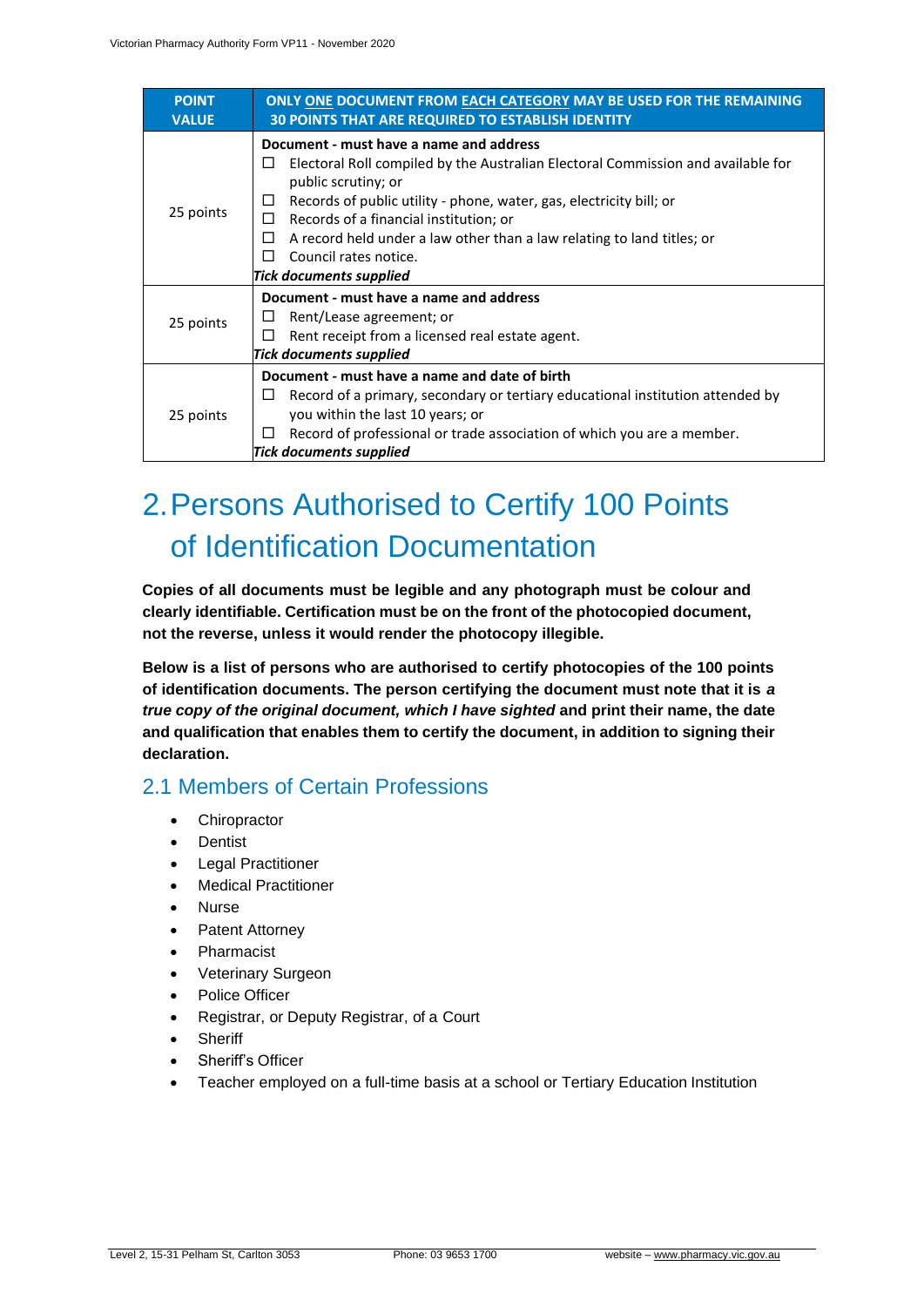# 2.2 Other Persons

- Agent of the Australian Postal Corporation who is in charge of an office
- Australian Consular Officer or Australian Diplomatic Officer
- Bailiff
- Bank Officer with 5 or more years of continuous service
- Building Society Officer with 5 or more years of continuous service
- Chief Executive Officer of a Commonwealth Court
- Civil Marriage Celebrant
- Clerk of a court
- Commissioner of Affidavits
- Commissioner of Declarations
- Credit Union Officer with 5 or more years of continuous service
- Holder of a statutory office not specified in another item in this part
- Judge of a court
- Justice of the Peace
- **Magistrate**
- Master of a court
- Member of the Australian Defence Force who is:
	- o An officer; or
	- o A non-commissioned officer with 5 or more years of continuous service
- Member of the Institute of chartered Accountants in Australia
- Member of the Corporate Managers, Secretaries and Administrators
- Member of the Institution of Engineers, Australia
- Member of:
	- o The Parliament of the Commonwealth;
	- o The Parliament of a state;
	- o A Territory legislature; or
	- o A Local Government Authority of a State or Territory.
- Minister of religion registered under Division 1 of the Marriage Act 1961
- **Notary Public**
- Permanent employee, with 5 or more continuous years of service of any of the following:
	- o The Commonwealth or of a Commonwealth authority;
	- o A state or Territory or of a state or Territory Authority; or
	- o A Local Government Authority.